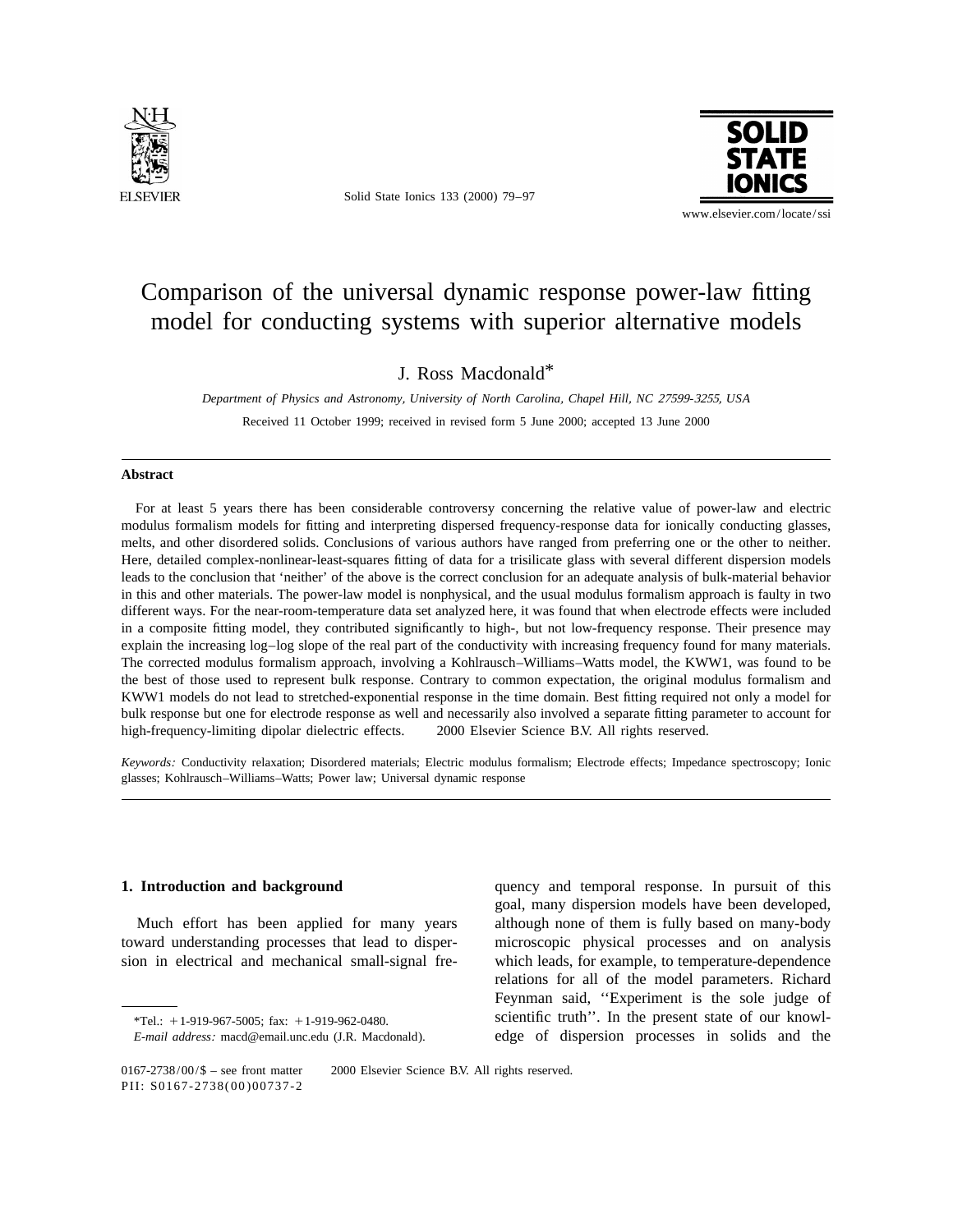interactions leading to them, it is thus particularly that it cannot be accurately estimated in the longtime important to find ways to analyze experimental data or low-frequency region experimentally accessible at that allow simultaneously present processes to be low temperatures. Conductive-system dc and ac separated and each process examined in detail. responses are, unlike the DSD situation, closely Adequate and appropriate model fitting is therefore related. of paramount importance and has not usually been Even when the high-frequency limiting resistivity,

utility of several models that have been used in the experimental frequency-response data always include past for thermally activated, conductive systems. It the non-negligible effect of  $\epsilon_{D_{\infty}}$ . Thus, while the *describes* important fitting criteria and illustrates electrical response of insulating polymers or verytheir application for choosing the most appropriate large band-gap crystals may be well approximated by model for fitting frequency-response data of such pure DSD, conducting-system response is never pure systems. **for real data but always includes non-zero**  $\epsilon_D$ 

outset: that between dielectric-system-dispersion which may be used to fit data with both CSD and (DSD) and conductive-system-dispersion (CSD). DSD simultaneously present, as well as electrode See Appendix A for mathematical details and defini- effects, is shown in Fig. 1. Only those elements of tions. Although the following discussion is elemen- this circuit needed for good fitting of a specific data tary, its conclusions are not always applied. The set are actually used. response of a dielectric system, best modeled at the complex dielectric constant level,  $\epsilon(\omega) = \epsilon'(\omega)$  - 1.2. *Power-law models and response*  $i\epsilon''(\omega)$ , or associated permittivity level, involves induced or permanent dipoles and may be dispersed There are many misconceptions about power-law (non-Debye). Any dc leakage conductance present is frequency-response fitting models, models which associated with mobile charge, and although it may have been widely used for many years. One purpose be thermally activated, it often does not involve of the present work is to try to clear up some of these dispersed behavior, and its magnitude is essentially misconceptions. Another one is to try to convince unrelated to dipolar electrical response. Even in the practitioners in the field of immittance spectroscopy absence of dielectric dispersion in the usual im- to eschew the use of power-law response [PLR] mittance-spectroscopy frequency range, dielectric models for CSD data fitting over a wide frequency systems always involve a high-frequency-limiting range. This approach has been widely used in the true dielectric constant,  $\epsilon_{D_{\infty}}$  (>1 for real materials). A past, at least in part because nearly all dispersed list of acronym and symbol definitions is included at frequency response data, whether arising from list of acronym and symbol definitions is included at the end of this work. dielectric or conductive processes, can be well fitted

thermally activated and may sometimes be so large data.

pursued previously in sufficient detail.  $\rho_{\infty} \equiv \rho'(\infty)$ , is non-zero, it is often too small to be The present work discusses and compares the determined in the accessible frequency range, but determined in the accessible frequency range, but electrical response of insulating polymers or veryeffects. Finally, there seem to be some situations 1.1. *Conductive*-*system and dielectric*-*system* where both conductive and dielectric dispersion are *dispersion* simultaneously important in the frequency region of interest; see later discussion. Although we shall deal An important distinction needs to be made at the here primarily with CSD, a general equivalent circuit

In contrast to a dielectric system, a pure conduc- over a finite but limited frequency range by a power tive-system solid material involves only the motion law. In addition, the charmed life of power-law of monopoles, such as through ionic hopping. Its models for fitting has been prolonged by the wideresponse is best modeled at the complex resistivity spread use of log–log plots, say of the real part of (or impedance) level,  $\rho(\omega) = \rho'(\omega) + i\rho''(\omega) = 1$  the complex conductivity,  $\sigma'(\omega)$ , versus frequency,  $\sigma(\omega)$ , and it usually involves dispersive relaxation. plots that can make adequate visual discrimination Here the complex conductivity is  $\sigma(\omega) = \sigma'(\omega)$  between true and approximate PLR impossible, *i* $\sigma''(\omega)$ . The dc resistivity,  $\rho_0 \equiv \rho'(0)$ , is usually especially when significant errors are present in the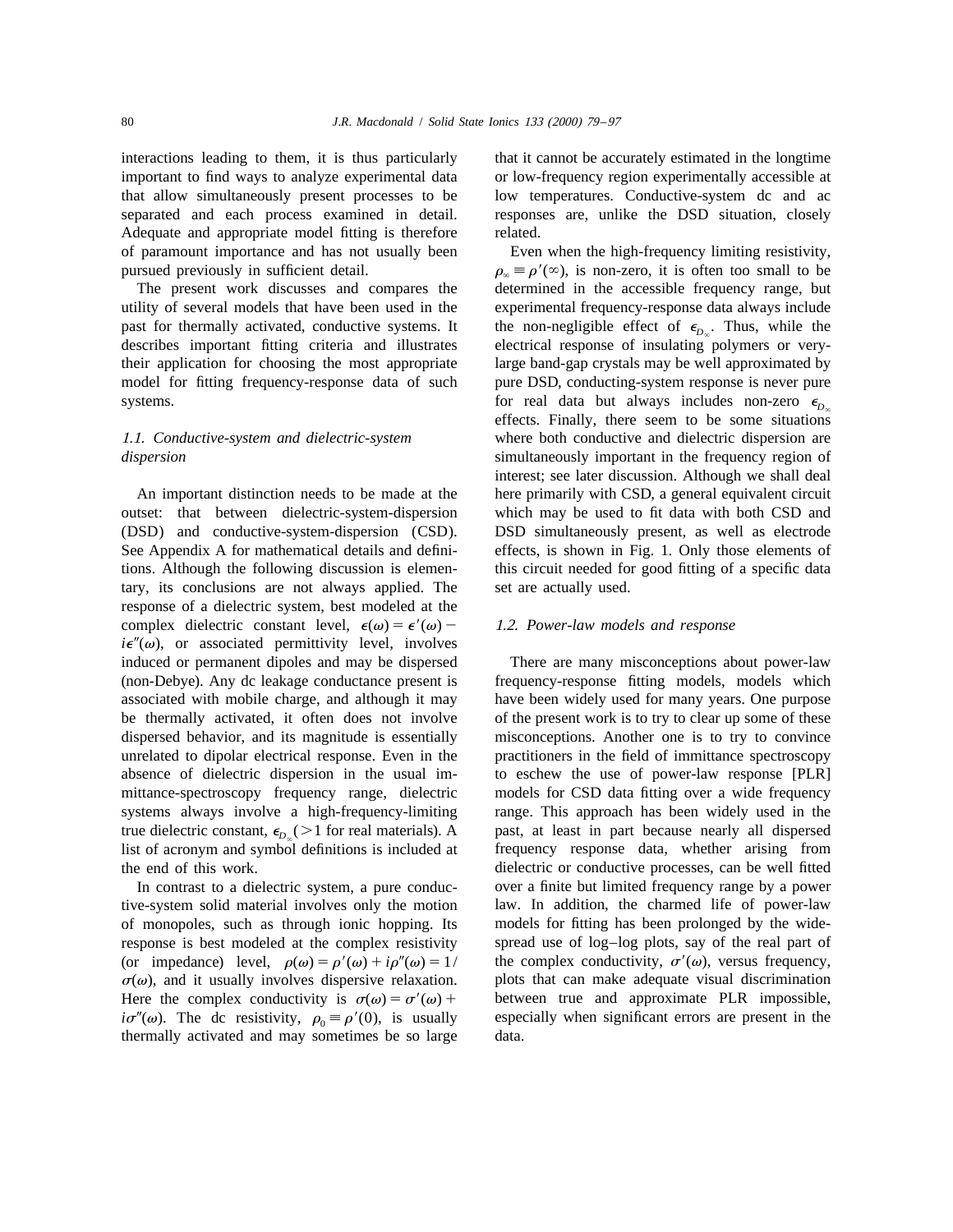

Fig. 1. Circuit used for LEVM fitting of frequency-response data involving both electrode effects and bulk dispersion. Here, the DE3 block may be used to help model electrode response and may represent any distributed circuit element, such as the ZC, that is available in the LEVM program. Further, C<sub>2</sub> may be used to represent a double-layer capacitance. The DEC (distributed-element conductive) block is used for a conductive-system-dispersion model, and the DED one for a dielectric-system-dispersion model.  $C<sub>n</sub>$  is the bulk geometrical capacitance associated with  $\epsilon_{p_{\infty}}$ , and a conductance  $G_p$  (conductivity  $\sigma_p$ ), not shown, may also be present, if needed, in parallel with  $C_{\infty}$ . LEVM provides many choices for DEC and DED response models.

### *n* 1.2.1. *Forms of universal dynamic response models*

Many pertinent references (e.g.  $[1-12]$ ) credit such co-w<br>response to Jonscher [13, 16] who identified it as form response to Jonscher  $[13-16]$ , who identified it as "'Universal' dielectric response", commonly ac-<br>ronymed as UDR. But, in keeping with this designation, Jonscher was nearly exclusively concerned where the reduced frequency  $\omega_p$  was identified as an with dielectric systems, ones where dc conductivity, ion bonning rate. This identification was soon shown

$$
\sigma'(\omega) \propto \omega^n \quad n < 1,\tag{1}
$$

and although in  $[14-16]$  he proposed the expression

$$
\sigma'(\omega) = \sigma_0(T) + A(T)\omega^n \tag{2}
$$

he did not discuss any explicit relationship between tric) situations.  $\sigma_0$  and *A* since none would be expected for a pure It is incorrect to state, as in, e.g. [1,3–11,22] and

common to write [2–8] should be corrected.

$$
\sigma'(\omega) = \sigma_0 + A\omega^n \quad 0 < n < 1,\tag{3}
$$

First, consider PLR history and nomenclature. with both  $\sigma_0$  and *A* thermally activated. Almond and any pertinent references (e.g. [1–121) credit such co-workers [1,18,19] rewrote Eq. (2) in the alternate

$$
\sigma'(\omega) = \sigma_0 [1 + (\omega/\omega_p)^n],\tag{4}
$$

ion hopping rate. This identification was soon shown  $\sigma_0 \equiv \sigma'(0)$ , was rarely included. Thus, Jonscher to be inappropriate [20,21], however. Eq. (4) has also been rewritten for conductive situations in the equivalent form [4,5]

$$
\sigma'(\omega) = \sigma_0[1 + (\omega \tau_p)^n],\tag{5}
$$

where both  $\sigma_0$  and  $\tau_n$  involve equal, or nearly equal, activation energies for conductive (but not for dielec-

dielectric system involving dipoles together with an elsewhere, that Jonscher proposed Eq. (2) in [13], unrelated leakage conductivity involving mobile and it is also misleading to ascribe the terminology charges. Although even earlier [17] Jonscher did list 'universal dynamic response,' to Jonscher, as done in an equation equivalent to (2) as applicable for low- [2,7,9,10,22,23]. These relatively minor errors, once conductivity materials, it was not there identified as published, seem to have a life of their own as they UDR. **CONTER** continue to be repeated by subsequent authors who Later, the acronym UDR was extended to mean evidently do not check the original work. Neverthe-'Universal dynamic response' in order for it to less, proper assignment of credit is an important include conductive-system behavior, and it became element in science, and even long-standing errors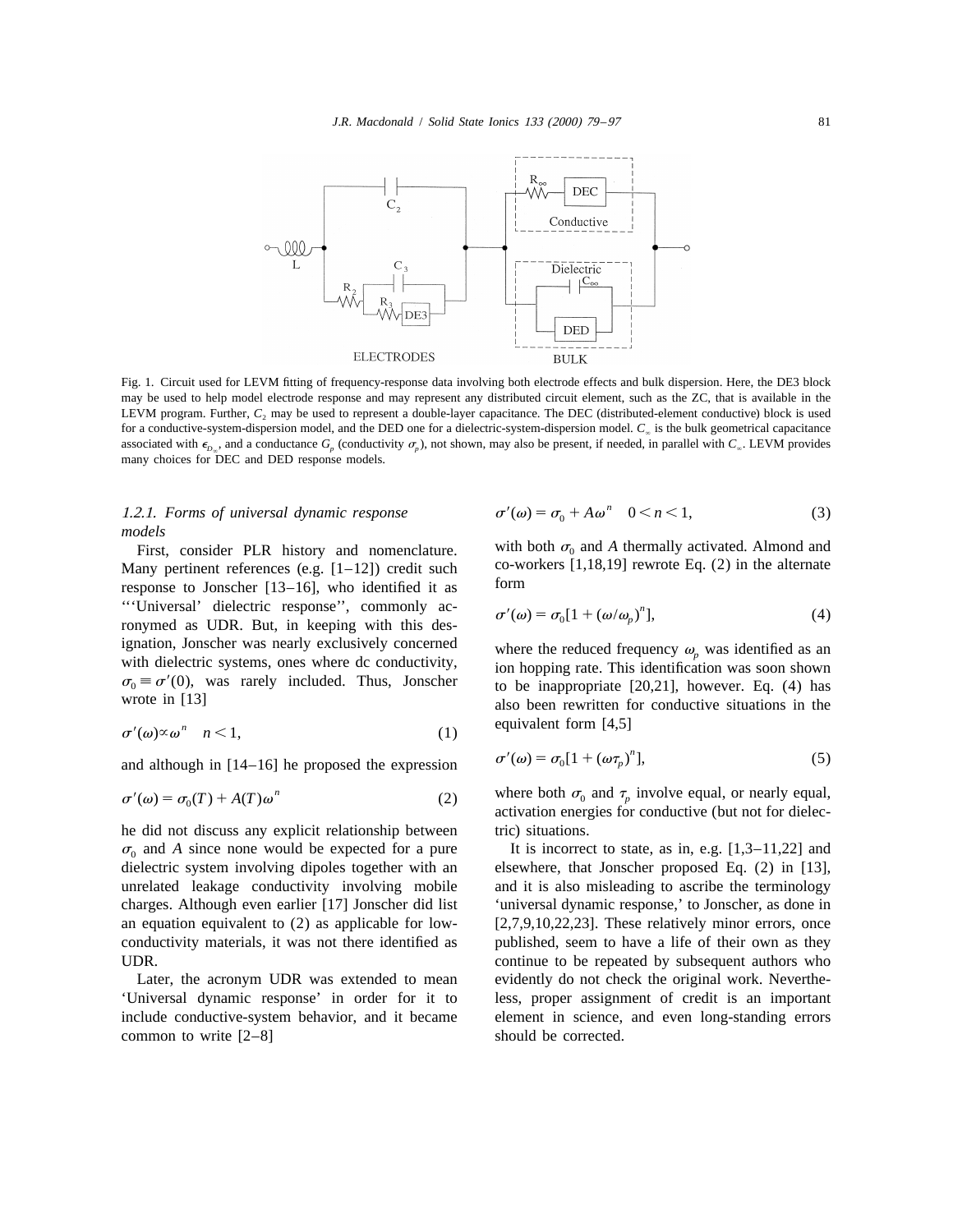the more general and appropriate complex expression lows that we may write for total CSD*k* response

$$
\sigma(\omega) = \sigma_0[1 + (i\omega\tau_o)^n] \quad 0 < n < 1,\tag{6}
$$

$$
\sigma'(\omega) = \sigma_0[1 + (\omega \tau_o)^n \cos(n\pi/2)],\tag{7}
$$

fitting as early as 1957 [25], and was applied for effects, as discussed in Appendix A. ionic materials in 1973 [26], further reasons for not Eq. (6) is made up of the sum of a constant and a designated by either ZC or ZC0 hereafter, with the common usage [5,12] 'Jonscher power law' is inlatter referring explicitly to the response model of appropriate for conductive-system response. Eq. (6). An equation essentially equivalent to Eq. (6) There is an interesting discontinuity in PLR at was derived, independently of the earlier work, in  $[8]$   $n = 1$ . Although Eqs. (5) and (7) can fit the same and was based on the assumption of fractional- data equally well for  $0 \le n < 1$ , this is no longer the exponent power-law temporal response. But there is case at  $n = 1$  since Eq. (5) still involves dispersed no adequate many-body microscopic analysis avail- response for this value and Eq. (7) does not. Thus, if able that leads to Eq. (6), and it should be considered experimental data can be well fitted over a particular empirical for the present. **frequency range by Eq.** (5) with  $n = 1$ , one must

For PLR with  $n < 1$ , Eq. (5) should be replaced by electrode effects separately if present. Then it fol-

$$
\sigma(\omega) = \sigma_0[1 + (i\omega\tau_o)^n] \quad 0 < n < 1,\tag{6} \qquad \sigma_{\tau_k}(\omega) = \left\{\rho_{\tau_k}(\omega)\right\}^{-1} = \sigma_k(\omega) + i\omega\epsilon_v\epsilon_x,\tag{8}
$$

as discussed in detail in [20]. Here  $\tau_p = \tau_o[\cos(n\pi/\theta)]^{1/n}$ ;  $\tau_o$  is the more basic quantity; and the model<br>
and  $k = 0$  or 1. Therefore for the ZC0 model,  $\sigma_k(\omega)$ <br>
reduces to Debye relaxation (no dispersion) when<br>  $n = 1$ 

Although the added  $\epsilon$ <sub>x</sub> capacitative term has no effect on fitting real-part conductivity data, it is of a PLR expression that leads to exactly the same fit of great significance for fitting data transformed to other a given data set as does Eq. (5), except for a levels, such as the complex modulus one. The CSD*k*different  $\tau$ , but not *n*, estimate. Nevertheless, Eq. (6) model modulus,  $M_k(\omega)$ , is defined as  $i\omega \epsilon_{\nu} \rho_k(\omega) = 1/2$ is superior to Eq. (5) since (6) includes both a real  $\epsilon_k(\omega)$ , but the actual modulus, as calculated from part and its associated imaginary one in a natural experimental  $\rho_r(\omega)$  data, is  $M(\omega) = i\omega\epsilon_\nu \rho_r(\omega)$ , and it experimental  $\rho_T(\omega)$  data, is  $M(\omega) = i\omega \epsilon_V \rho_T(\omega)$ , and it way. should be compared to  $M_{rk}(\omega) = i\omega \epsilon_v \rho_{rk}(\omega) = 1/2$ It is worth remarking that a form of Eq. (6) was  $\epsilon_{Tk}(\omega) = 1/\{\epsilon_x + \epsilon_k(\omega)\}$ , where  $\epsilon_k(\omega)$  is a complex apparently first proposed for conductive-system data dielectric constant associated entirely with CSD dielectric constant associated entirely with CSD

identifying conductive-system universal dynamic PLR constant-phase element defined at the complex response with Jonscher. For convenience, the com-<br>conductivity level as  $B(i\omega)^n$ , where B is frequency plex power-law response model of Eq. (6) will be independent [27,30]. Although the importance of the designated by ZC, reflecting its definition at the constant-phase element was emphasized by Jonscher impedance level and its connection to Cole–Cole for dielectric response [16,31], it was introduced at response [27]. The ZC has been used recently in [28] least as early as 1932 by Fricke [32], and PLR was and cited without provenance in [29]. Because the demonstrated for conductive systems by Pollak and ZC is actually a CSD0 rather than a CSD1 response Geballe in 1961 [33]. Thus, PLR fitting models have model (see Appendix A for the distinction), it will be a long and varied history, one that suggests that the

All PLR equations discussed above are of CSD0 expect that the associated  $\sigma''(\omega)$  response will be form, but explicit recognition of this by means of 0 different from that of a frequency-independent subscripts has been mostly suppressed here for capacitance. Although the  $\sigma''(\omega)$  response associated simplicity. A full model appropriate for fitting must with that of Eq. (5) when  $n \ge 1$  can in principle be properly take account of  $\epsilon_{D_{\infty}}$ . Let us designate such a calculated by a Kronig–Kramers transformation, full model by a subscript  $T$  for 'Total,' but treat low- and high-frequency extrapolation is always low- and high-frequency extrapolation is always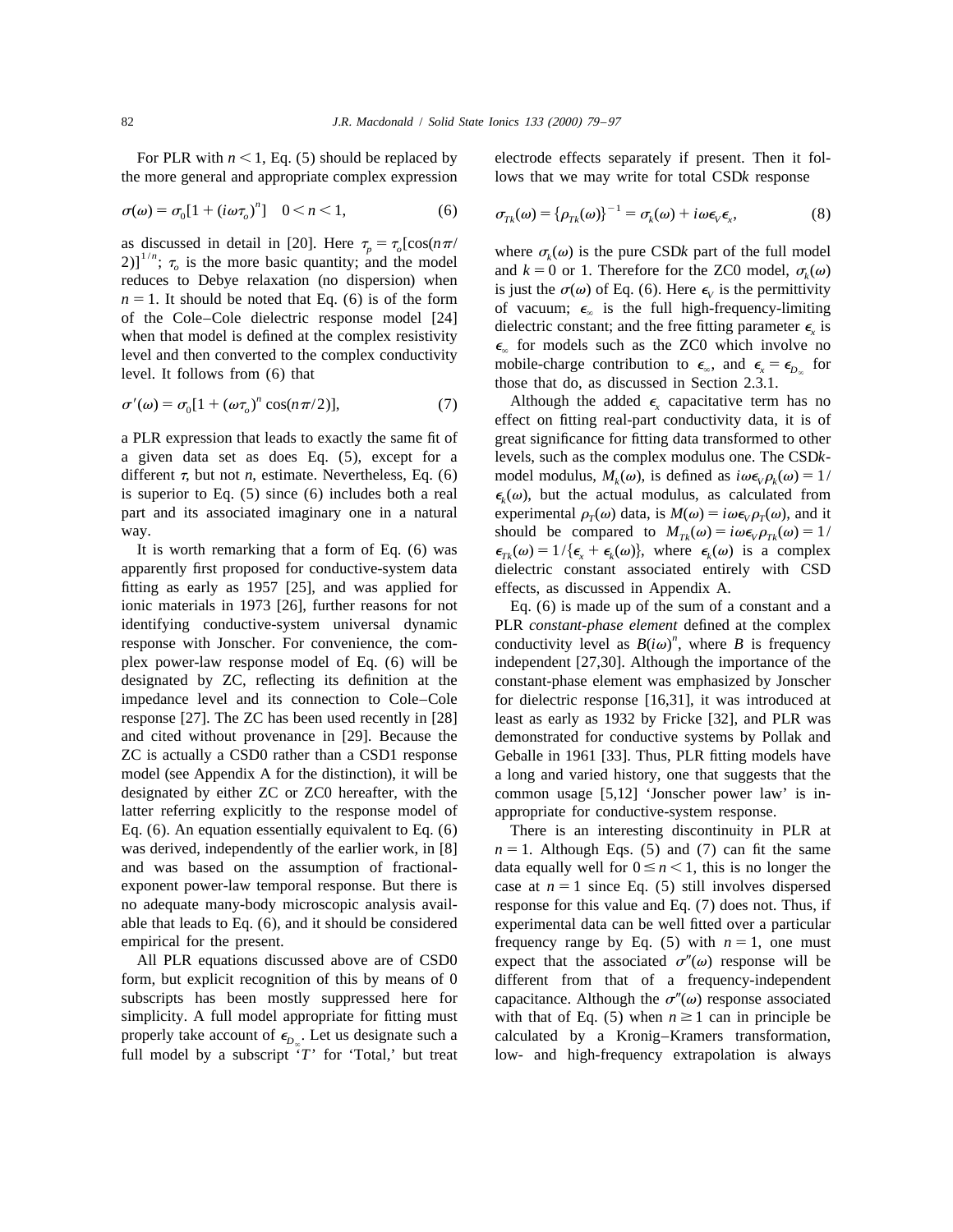needed to zero and infinite frequencies, respectively, non-realizable continually increasing conductivity and such a transformation is difficult to implement  $\sigma'(\omega)$  as  $\omega$  increases indefinitely, except when  $n =$ accurately when the data extend over many decades. 1. Finally, the ZC0 and many other response models It is therefore more appropriate to avoid uncertainties do not lead to a temperature-independent distribution by using only the available data and obtain im-<br>
of activation energies (DAE) when  $\tau_o$  is thermally<br>
aginary-part response from real-part data by first activated [47]. Some possibilities for the temperature estimating the associated distribution of relaxation dependence of an exponential DAE are discussed in times (DRT) from the given data, and then using the [48]. result to calculate the associated imaginary part The above erroneous limiting behaviors are in ([27], pp. 181–185, [34–37]). In unpublished work themselves sufficient reasons why a PLR model of the author, such calculations have been carried out should not be used except for preliminary fitting. As for exact data with  $n = 1$  and 1.3 using the freely we shall see, such a model may be particularly available complex-nonlinear-least-squares (CNLS) misleading when used to estimate bulk-response

presented PLR data-fitting results that seemingly led as discussed and demonstrated below, nearly all of to actual  $n = 1$  estimated values at low temperatures, them, including the ZC, involve PLR in the limit of termed a 'new universality' [2], it was shown that high frequencies (see [49] for a detailed discussion more detailed and accurate analysis of some of these of limiting slopes) and thus require modification that data, including dielectric-system response and elec- leads to Debye response in the high-frequency limit, trode effects as well as bulk conductive-system as in the cutoff approach discussed below. behavior, did not lead to constant-loss  $n = 1$  results but to estimated values close to, but less than unity, 1.3. *The KWW model* ones primarily associated with dielectric effects [9,40-42]. Although *n* estimates of the order of 1.3 A model which has apparently fitted quite well for very high frequencies have been published [43– much conductive-system immittance spectroscopy 46], the data tend to be somewhat irregular and little data is the Kohlrausch–Williams–Watts (KWW) one or no associated  $\sigma''(\omega)$  values have been presented or [50,51], which involves a shape parameter  $\beta$ , with discussed. Finally, it is important to recognize that  $0 < \beta \le 1$ . But few of these fits have involved power-law fitting of  $\sigma'(\omega)$  data yields an estimate of CNLS, very few have taken electrode effects into an exponent  $n$  that is a weighted average of the account, and, when the modulus formalism approach actual, possibly frequency-dependent log–log slope, [MFA] of [52,53] has been used, it has nearly always  $s = [\omega/\sigma'(\omega)][d\sigma'(\omega)/d\omega]$ , only frequency indepen- been incorrectly applied for estimation of  $\beta$  (see, e.g. dent when the data are of exact power-law form and [5,35,52–56]). The main elements and defects of the errors are negligible. It is thus important and instruc- MFA are discussed in Appendix A, as well as two tive to calculate  $s(\omega)$  for any power-law fit (as in, different types of general CSD models: CSD0 and e.g.  $[40-42]$ ), particularly for any unusual *n* esti-<br>CSD1. We shall use the 0 and 1 subscripts to identify mates that might otherwise suggest some kind of a them and their parameters. Thus, if the original new universality. The same state of the same state of the KWW model is used for describing conductive-

There is an intrinsic limitation to the applicability with  $\beta = \beta_0$ .<br>such response models as the ZC and other PLR The MFA, sometimes called the electric modulus of such response models as the ZC and other PLR

activated [47]. Some possibilities for the temperature

fitting/inversion computer program LEVM [38,39]. values of  $\sigma_0$  and *n*. Although many empirical or Although Nowick and his co-workers [2,7] have semi-empirical models do not suffer from this defect, semi-empirical models do not suffer from this defect,

system bulk behavior, it is designated KWW0, and 1.2.2. *Some PLR*-*model limitations* involves stretched-exponential temporal response

models: they involve physically unrealizable re- formalism, is a type of KWW1 model closely related sponse in limiting frequency regions [14,27,35,36]. to the KWW0, does not directly involve stretched-For example, for the ZC with  $n < 1$ , the quantity exponential temporal response [57], and is partly  $\Delta \sigma(\omega) = \sigma'(\omega) - \sigma_0$  approaches the slope  $s = n$  in incorrect [35,56]. Nevertheless, the authors of the the limit of low frequencies instead of the proper MFA deserve much credit for applying ideas from limiting slope of 2, and, in addition, Eq. (6) leads to the mechanical relaxation area to electrical response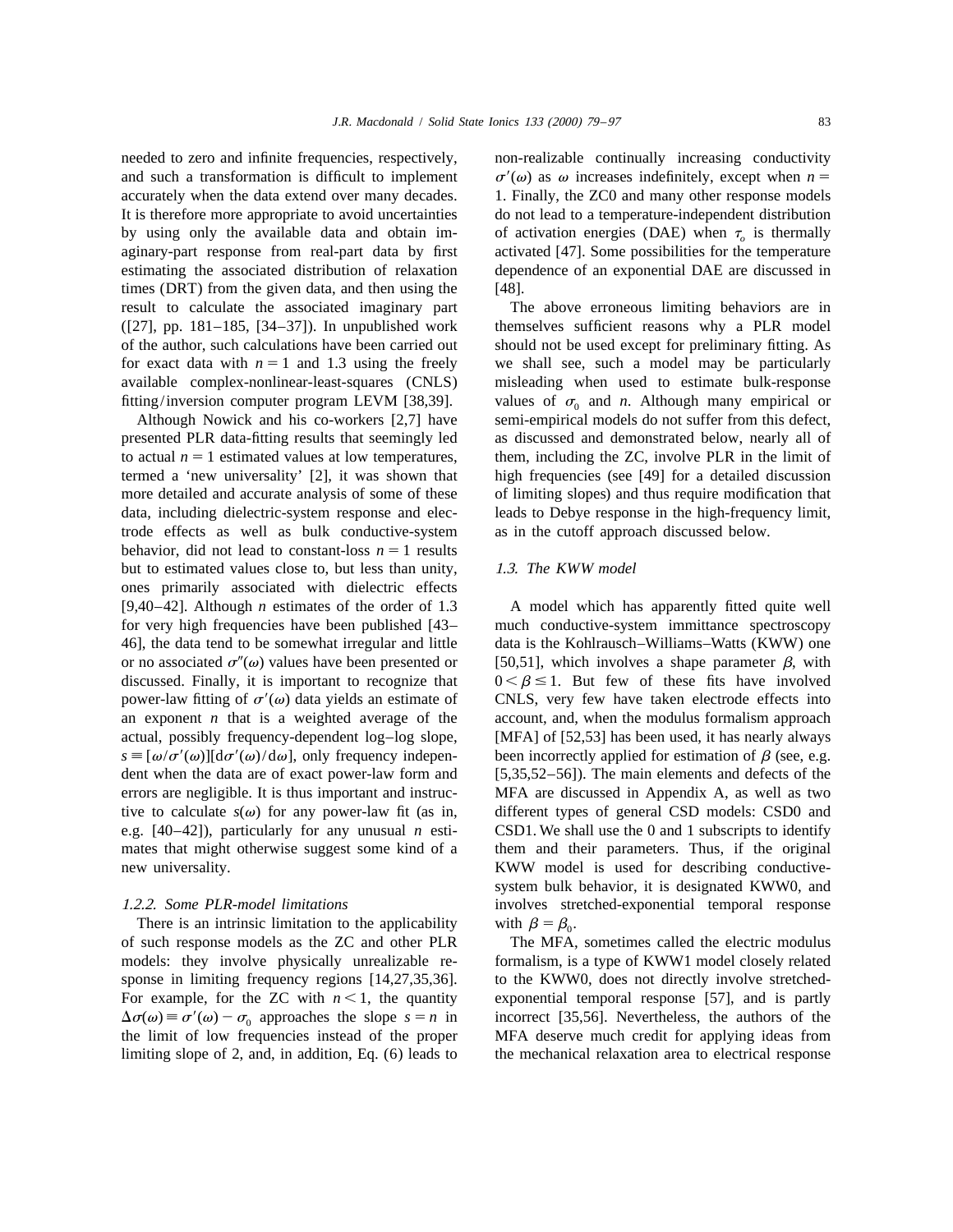and developing a new and seminal approach to analyzing electrical dispersion data. In the past there has been considerable controversy over the usefulness for data fitting and interpretation of the MFA as compared to power-law model fitting (e.g. [5,9,54– 56]). Thus it is particularly important to carry out a detailed evaluation of the utility of the two approaches, as is done here using the KWW1 model (the corrected MFA) and the ZC0.

Although the expression for KWW0 temporal response, included in Appendix A, is simple, there are no closed-form analytic expressions for KWW0 frequency response and for its associated DRT for arbitrary  $\beta$ . But with the inclusion in LEVM of means to calculate such quantities very accurately, it is has been possible for some time to use both KWW0 and KWW1 models for CNLS fitting of data  $Fig. 2. Log-log curves comparing shapes of the three peaked,$ with  $\beta$  a free parameter, as in the present work and imaginary-part, frequency-response curves for the total KWW1 in [35,49,56–58]. Note that although the empirical response model without cutoff, calculated using the KWW1-fit Davidson–Cole model [59], when defined as a CSD0 parameters for  $Na_2O.3SiO_2$  glass at  $T=321$  K listed in Table 4 of time, loods to regnong quite similar to that of the [56]. These results are thus exact. All curves are n type, leads to response quite similar to that of the<br>KWW0, CNLS fitting can readily discriminate be-<br>tween the two for ordinary data.<br>the effective dielectric-loss curve. All curves shown here arise from

**Solution** Shapes (but not limiting slopes) are affected by the value of  $\epsilon_{D_x}$ ,<br>
2 shows the three types of peaked response to which present, here 4.8. The normalized frequency is defined as  $\nu_x =$ 2 shows the three types of peaked response to which  $p(x) = p(x)$ , where  $v_n = 1$  Hz. this model leads, all normalized to a maximum value of unity and including a non-zero value of  $\epsilon$ <sub>*D*</sub>. The limiting slopes shown are characteristic of those of such models as the KWW1 and Davidson–Cole that of the KWW1 response model whose high-CSD1 ones, those with intrinsic cutoff of their frequency limiting response is of power-law characdistributions of relaxation times at the high- $\tau$  end but ter in the absence of cutoff, and other models, such none at the low- $\tau$  side [35,57,60]. Because all as that involving an exponential DAE, which lead to physically realizable models involve a smallest  $\tau$ , logarithmic response that approximates PLR quite  $\tau_{\text{min}}$ , however, their DRTs must be cut off at this end closely over a limited but often considerable fre-<br>as well, resulting in Debye-like high-frequency re- quency range [61–63]. Such discrimination is only sponse at extremely high frequencies, ones beyond compromised for data with large errors and/or for the usual immittance spectroscopy frequency range data involving only a narrow frequency range. [43–46,57,60]. Then, as one approaches and reaches the cutoff frequency,  $1/\tau_{\text{min}}$ , the high-frequency  $\epsilon''_s$ and *M<sup>n</sup>* slopes of the figure change from  $-\beta_1$  to  $-1$  **2. Data fitting** in the final limiting region. Here, where the data we consider does not extend to this region, no such 2.1. *Bulk*- *and electrode*-*model choice* small- $\tau$  cutoff is required, although it is an available *considerations* option of KWW fitting using LEVM.

Incidentally, because of the extremely high resolv- One possible reason for fitting a set of data is to ing power of CNLS fitting, it is usually possible to discover a function that will fit the data very closely discriminate adequately between response such as and so may be used to represent the data in con-



een the two for ordinary data.<br>
Since we shall be involved herein with using the conductive-system dispersion alone, but their peak values and conductive-system dispersion alone, but their peak values and shapes (but not limiting slopes) are affected by the value of  $\epsilon_{p}$ .

quency range  $[61–63]$ . Such discrimination is only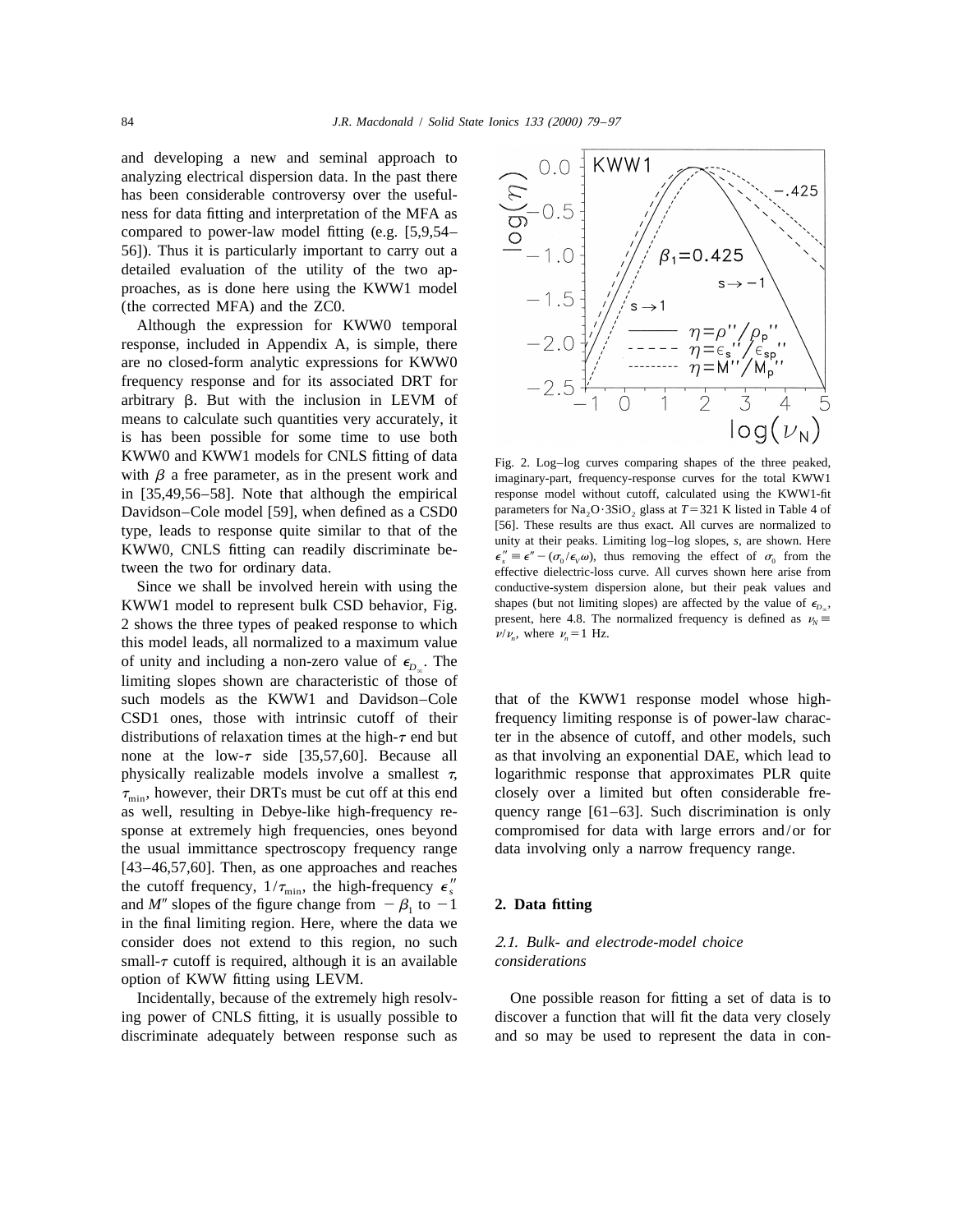densed fashion and to allow interpolation and pos- 2.2. *Fitting criteria* sibly even some extrapolation. But a more important reason is to find a well-fitting model whose structure A first fitting criterion should be that the combinaand parameter values lead to increased understanding tion model leads to a very good fit of the full data of the physicochemical processes occurring in the (real and imaginary parts simultaneously), one apmaterial. Sometimes one is more interested in elec-<br>preciably superior to that of the bulk model alone trode effects as opposed to bulk ones, or vice versa. when electrode effects are non-negligible. Thus, But no matter which type of response, or both, is the CNLS fitting should be used when the data are area of primary interest one must ensure that the available. This criterion is necessary but not suffieffects of all processes affecting the measured data cient. One can keep on adding parameters to the are well represented in the complete fitting model. individual fitting circuits until a fit limited only by For high-resistivity CSD materials, such as disor- random errors in the data is achieved. But simplicity dered substances and wide-bandgap crystals, one is should be a goal as well, so the individual circuits generally most concerned with bulk effects, and any should involve the minimum number of free parameelectrode contributions are usually ignored, or are ters that allows the first criterion to be well satisfied. only mentioned briefly, but are rarely included in the But even so, additional criteria are needed. Once one full fitting model. Since, however, such contributions has obtained a likely composite fit, a program such seem to be much more endemic than usually recog- as LEVM allows one to subtract the effects of the nized for such materials, it is important that they be electrode circuit from the data, hopefully leaving identified and well characterized in order to develop only bulk effects, or vice versa. Both the individual meaningful insights into bulk behavior. circuits and the subtracted data must be examined for

portant or absent, as in some microwave measure- subtraction led to many negative real-part data ments, one should allow the data themselves to points, the combination would be worthless for answer the question of their importance. An early meaningful representation of a passive system. qualitative discussion of such effects appears in [17]. Finally, a very important test should be carried out In the usual absence of a complete theoretical if the goal is best representation and understanding response model available for fitting, one will need to of bulk behavior. This test involves the comparison use an equivalent circuit for fitting, such as that of of the bulk-fitting parameter estimates and their Fig. 1. The serious problem then arises of which estimated relative standard deviations, as obtained individual fitting models one should use to represent from the fit of the full original data with both the electrode effects and which for the bulk effects. electrode and bulk fitting models included, with Thus instead of the usual one-dimensional approach those obtained from a fit to the electrode-subtracted of trying just a PLR model, such as that of Eq. (5), data using only the same bulk response model as one must search a two-dimensional choice space by before. A good choice of the electrode and bulk carrying out fitting with different combinations of models is then one in which the parameter estimates circuits to represent bulk behavior (assumed here to are closely the same and the relative standard show either CSD or DSD but not both) and electrode deviations for the subtracted fit are comparable or effects. smaller than the full-fit ones. Another important

examine the frequency response of the data at all four of the immittance levels since they emphasize residuals of the fit. different aspects of the response. This can be readily Next, if fits are carried out for a range of temperadone using LEVM. Then, one must choose at which tures, it is necessary that the temperature dependenimmittance level to carry out the fit, what kind of cies of the estimated electrode- and bulk-model the data with a CSD or DSD dispersion model (in possible, it is also very desirable that measurements the DEC or DED block of the Fig. 1 circuit). be made with different electrode separations in order

Unless electrode effects are known to be unim- physical plausibility. For example, if either type of

Before any fitting is carried out, it is desirable to measure of the adequacy of a fit is the quantity  $S_F$ , amine the frequency response of the data at all which is the standard deviation of the relative

weighting to use in CNLS fitting, and whether to fit parameter values show plausible behavior. Whenever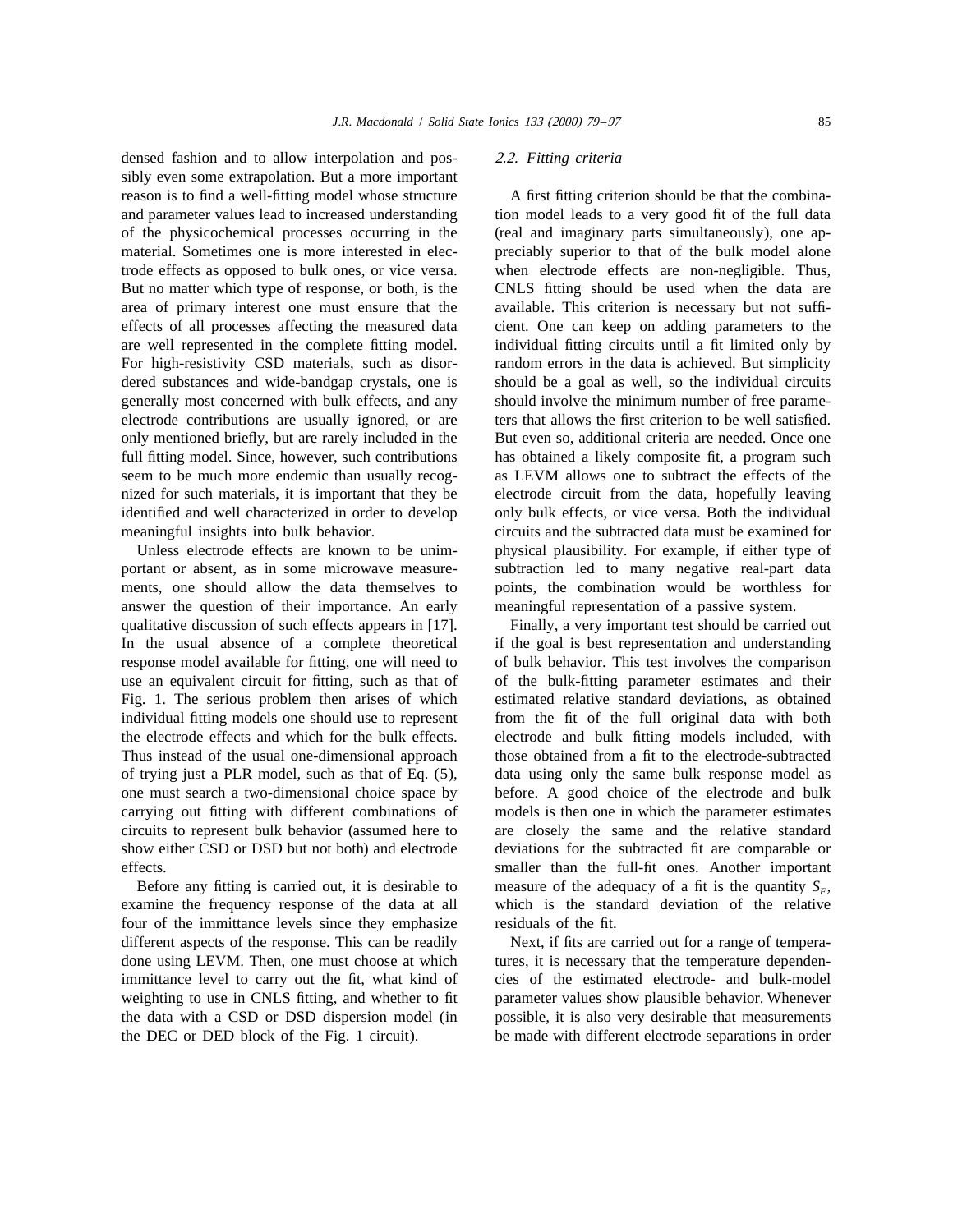to allow unambiguous identification of bulk and cm,  $4\times10^4$  s, 0.745, and 64. Ideally, if one is electrode effects. The electrode parameters should be interested in the electrode parameters themselves, intensive, independent of electrode spacing, and one should carry out the combined fit before convertbefore reduction to specific form some of the bulk ing the data from their original measured form, say ones, such as resistances, should be extensive. Final- at the impedance level, to their specific values at the ly, although it is often believed that electrode effects complex resistivity level using a conversion factor for a conducting situation contribute principally only involving electrode area and separation, but for to the low-frequency part of the response, this need simplicity this has not been done here. not be so and, depending on measurement tempera- Table 1 shows in the KWW1E line the parameter

real data with other possible models one should, as model (a melding of the Davidson–Cole and ZC0 discussed above, assess the importance of electrode models) was used in place of the electrode-circuit effects by fitting with a composite model, and, if the  $ZCO$ , subtraction led to negative  $\sigma'$  values above a parameters estimates of the best electrode-circuit mid-frequency point, strongly precluding the use of model found are statistically significant, then subtract this model. All fit results shown in this table and in the electrode effects from the data before final the succeeding one were carried out at the complexmodel-comparison fitting of the subtracted data. conductivity immittance level. For simplicity, a Here, I shall illustrate the procedure by using the composite fitting model involving CSD and DSD  $T=321$  K data of Nowick and Lim for Na<sub>2</sub>O·3SiO<sub>2</sub> dispersion in parallel (see [42]), as in Fig. 1, has not glass [5]. This data set and others covering a range been investigated here but is worthy of future glass [5]. This data set and others covering a range of temperatures were previously fitted in [5] by investigation with and without a series electrode Nowick and Lim and by me [49,56]. My fitting contribution. indicated some temperature-dependence irregularity of KWW1  $\beta_1$  estimates and disagreed strongly with those of the original analysis [5]. Incidentally, temperature-independent PLR estimates of the *n* of Eq. (5) herein led to 0.60 for the data of [5] and to 0.62 for later data and analysis of the same material [9] by Nowick and co-workers.

My earlier analyses of the  $321$  K data  $[49,56]$ followed the above composite-model procedure, investigated several combinations of bulk and electrode models, and suggested that a combination of a <sup>a</sup> Complex conductivity fitting using proportional weighting. Subsequent work has shown that appreciably better Subsequent work has shown that appreciably better

ture, the reverse may be true, as we shall see. estimates of the KWW1 part of the full combined fit of the original data set. This fit, with proportional 2.3. *Fitting results for Na<sub>2</sub>O*·3*SiO<sub>2</sub> glass data* weighting [27,38], yielded a value of  $S<sub>F</sub>$  nearly a factor of two smaller than that of the earlier analysis 2.3.1. *Numerical results and discussion* [56]. Although an appreciably smaller value than that In order to compare power-law fitting of a set of in the table was found when a Havriliak–Negami

| aв | 16 |  |
|----|----|--|
|    |    |  |

|  | LEVM CNLS fitting results for Na <sub>2</sub> O $\cdot$ 3SiO <sub>2</sub> glass data at 321 K <sup>*</sup> |  |  |  |  |  |
|--|------------------------------------------------------------------------------------------------------------|--|--|--|--|--|
|--|------------------------------------------------------------------------------------------------------------|--|--|--|--|--|

| Model           | Data   | $100S_{\scriptscriptstyle{6}}$ | $1000\tau$ | ψ     | $10^{10} \sigma_{0}$ | $\epsilon$ |
|-----------------|--------|--------------------------------|------------|-------|----------------------|------------|
| ZC <sub>0</sub> | Full-A | 2.38                           | 1.42       | 0.645 | 6.428                | 9.41       |
| KWW1E           | Full-B | 0.141                          | 0.117      | 0.623 | 6.914                | 6.86       |
| KWW1            | NE.    | 0.138                          | 0.118      | 0.623 | 6.914                | 6.84       |
| KWW0            | NE.    | 1.54                           | 1.33       | 0.552 | 6.951                | 10.55      |
| <b>KWW0P</b>    | NE.    | 0.462                          | 2.51       | 0.575 | 6.912                | 10.51      |
| ZC <sub>0</sub> | NE.    | 2.91                           | 1.36       | 0.607 | 6.364                | 10.44      |

KWW1 model for bulk behavior and an electrode Full data situation: (A) ZC0 model alone; (B) KWW1E denotes a<br>circuit consisting of a constant-phase element in KWW1 model and electrode-fit parameters (see text). NE, effects circuit consisting of a constant-phase element in<br>parallel with an ideal capacitor provided a good fit of<br>the data and led to a  $S_F$  value of about 0.0027.<br>Subsequent work has shown that appreciably better<br>moved. and the results are obtained with the same KWW1 model and<br>an electrode circuit made up of a ZC0 (parameters<br> $\rho_e$ ,  $\tau_e$ , and  $n_e$ ) and an ideal capacitor,  $\epsilon_e$ , in parallel<br>with it. The estimates of these quantities using<br>with with it. The estimates of these quantities using explicitly mentioned, they are mho/cm for  $\sigma$  quantities and specific data were, respectively, about  $1.4 \times 10^7 \Omega$ - seconds for  $\tau$  ones.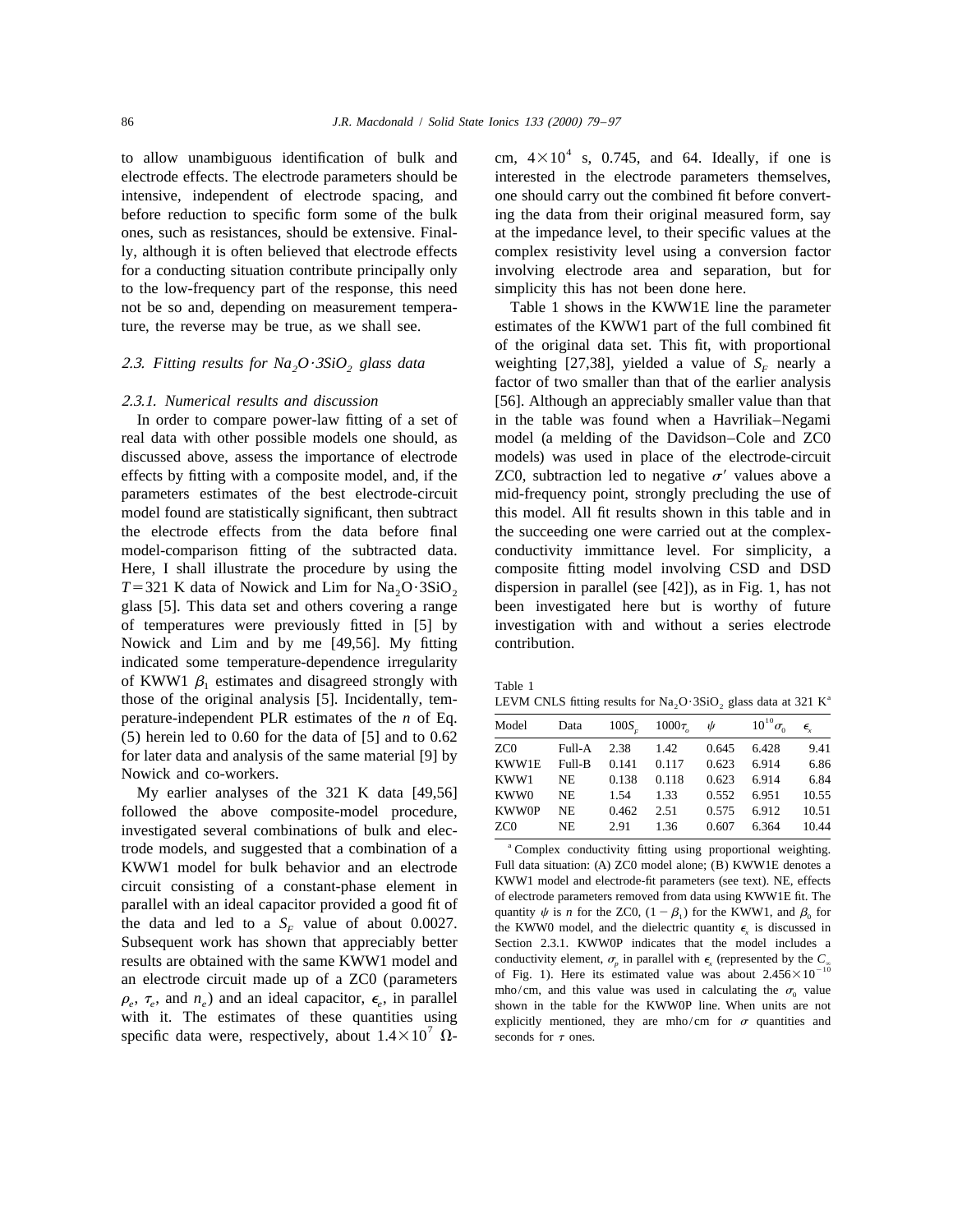It is worth mentioning that the use of the usual from the corresponding ones estimated by the com-CSD0 Davidson–Cole model for the electrode circuit bined fit, and the  $\sigma_0$  estimate was far from those led to slightly worse results than those for the shown in Table 1. Thus, it is quite clear that a bulk KWW1E model listed in Table 1, but a KWW0 KWW1 model is far superior to a ZC0 one for fitting electrode-circuit model yielded ones virtually identi- the original data. cal to the KWW1E ones. Evidently, the nonphysical It is a common misconception that adding addibehavior of the electrode-circuit ZC0 at the low- tional free parameters to a fit, while it may improve frequency end of the data has little effect on the fit the fit itself, generally leads to less accurate estisince in this region, as we shall see later, electrode mates of the original parameters. Although its results effects are much smaller than bulk ones for the are not explicitly included in Table 1, a four-parame-

The line marked Full-A in Table 1 shows the added electrode circuit led to a fit with an  $S_F$  value results of a ZCO fit of the original data without an *F*<sub>more</sub> than 25 times larger than that for the KWW1F electrode circuit and is very much poorer than the fit included in the table. When the fit included the corresponding KWW1E fit which does. Note that four additional electrode-circuit free parameters as CSD1 fits, such as that using the KWW1, lead to an well (i.e., the KWW1F fit), the estimated standard  $\epsilon_{\rm x}$  estimate of the true dipolar dielectric constant, deviations of the four free bulk parameters decreased  $\epsilon_{D}$ , while CSD0 ones, such as the KWW0 and ZC0  $\epsilon_{D_{\infty}}$ , while CSD0 ones, such as the KWW0 and ZC0 by factors of from 3.5 to 10.8, showing that when ones in the table, provide estimates of  $\epsilon_{\rm s} = \epsilon_{\infty}$  several appropriate free parameters are added to a fit  $\epsilon_{D_{\infty}} + \epsilon_{C_{\infty}}$ , where  $\epsilon_{C_{\infty}}$  (actually the CSD1 quantity model, the estimated uncertainties in the original  $(\epsilon_{C})_1$  defined in Appendix A is a high-frequency-<br>parameters may be significantly reduced. limiting effective dielectric constant arising solely Although Table 1 includes no parameter relative from mobile charges (see Appendix A for its calcula- standard deviation estimates, it is natural to wonder tion and for other details) [35,36,56]. Here its value, what happens to those for the bulk parameters when calculated from other parameter estimates using Eq. a fit such as that designated KWW1 in Table 1, (A.10), was about 3.61. which involves data with estimated electrode effects

different for CSD0 and CSD1 situations is that  $(\epsilon_{C_{\infty}})_1$  negligible difference between the *S<sub>F</sub>* values and is non-zero for non-cutoff CSD1 response when  $\rho_{\infty}$  is bulk-parameter estimates of the KWW1E and is non-zero for non-cutoff CSD1 response when  $\rho_{\infty}$  is zero, but  $(\epsilon_{C_\infty})_0$  is zero for usual non-cutoff situa-<br>tions. Thus, because a CSD1 model implicitly in-<br>deviations of the four bulk parameters were found to tions. Thus, because a CSD1 model implicitly includes the mobile-charge high-frequency-limiting decrease by factors of about 3 to 9 for the KWW1 fit dielectric constant contributions present in the data, as compared to those for the KWW1E one. These  $\epsilon_x$  need not do so and is free to estimate  $\epsilon_{D_x}$  directly. fitting results suggest that not only is it worthwhile to But for CSD0-model fits of experimental data  $\epsilon_y$  fit good data with electrode parameters as well But for CSD0-model fits of experimental data  $\epsilon_x$  fit good data with electrode parameters as well as *must* take account of both the  $\epsilon_c$  and  $\epsilon_p$  effects bulk ones, but it may be then desirable to use such fit must take account of both the  $\epsilon_{C_\infty}$  and  $\epsilon_{D_\infty}$  effects present in the data.

1, it was found that using two ZC0 models in series final bulk parameter estimates and uncertainties. yielded the best result: an  $S<sub>F</sub> \approx 0.0037$  for both All NE results in the table and in the subsequent electrode and bulk effects together. No  $\epsilon$  could be graphs involve data obtained from the KWW1E fit estimated but an  $\epsilon_x$  value of 12.2 was found, along followed by subtraction of the electrode-circuit ef-<br>*x*ith a bulk  $n \approx 0.59$  value and an electrode  $n_x \approx$  fects. Do the KWW1 NE parameter estimates satisfy with a bulk  $n \approx 0.59$  value and an electrode  $n_e \approx$  fects. Do the KWW1 NE parameter estimates satisfy 0.96 value, almost Debye behavior. When the elec-<br>the criteria and test described above? They do so trode effects were subtracted from the data and a almost perfectly, with the slight difference between ZC0 fit carried out, the electrode-fit criterion dis-<br>the KWW1E and KWW1 NE  $\epsilon$ <sub>x</sub> estimates arising cussed above was not satisfied: the  $S_F$  value was from roundoff alone. Another test, one quite closely 40% larger, the parameters were somewhat different satisfied by the KWW1E model, is to compare the fit

present data.<br>The line marked Full-A in Table 1 shows the added electrode circuit led to a fit with an S, value more than 25 times larger than that for the KWW1E well (i.e., the KWW1E fit), the estimated standard several appropriate free parameters are added to a fit

The reason why the free fitting parameter  $\epsilon$  is subtracted, is carried out. Even though there is only a results to eliminate any significant electrode effects Although no ZC0E fit results are shown in Table from the data and then fit the modified data to obtain

the criteria and test described above? They do so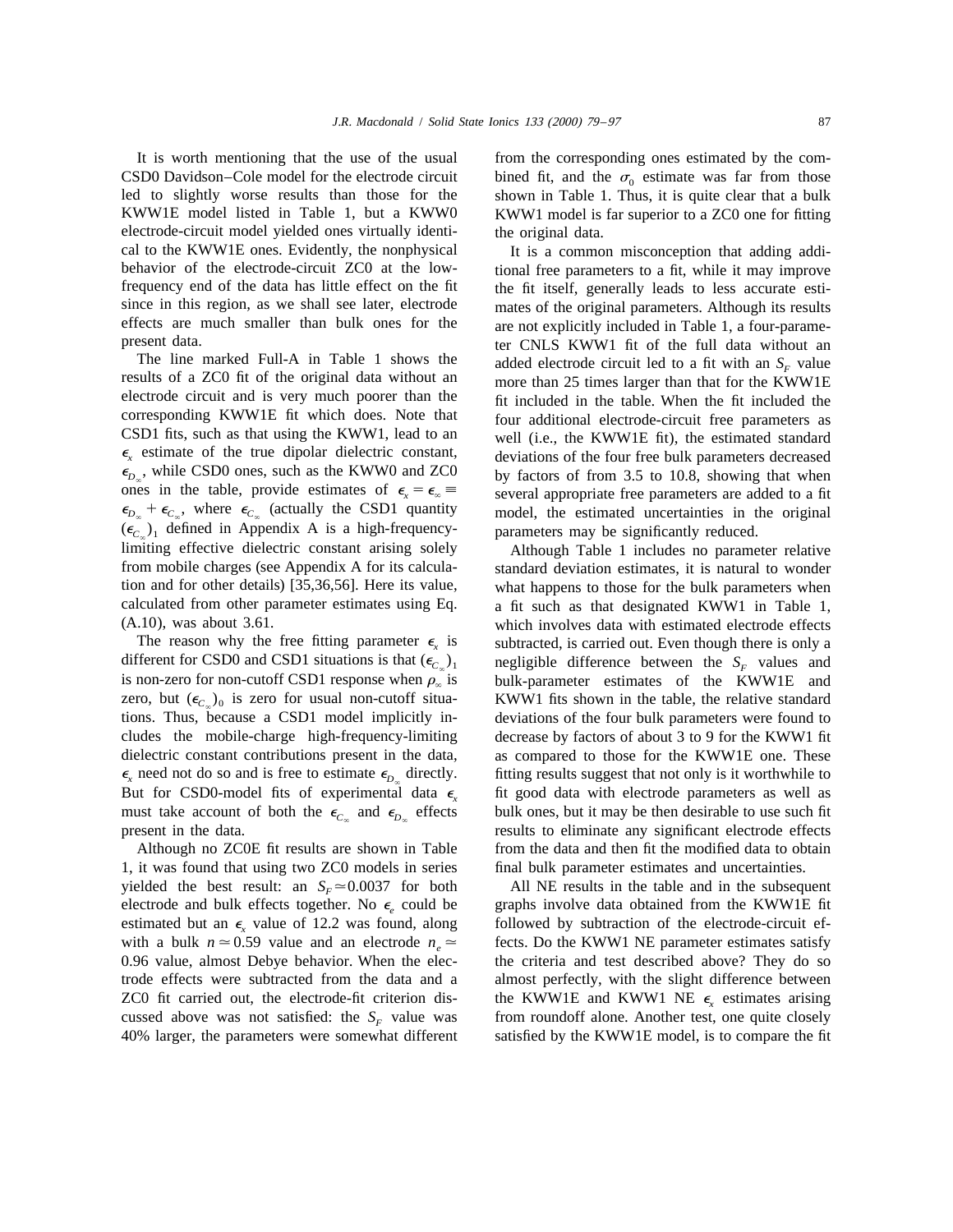of this combined model at the complex resistivity expect that all the  $\psi$  values shown in the table would level with that shown in the table for the complex be good estimates of the actual limiting slope. The conductivity level. Such fits should yield closely differences in the NE values listed arise primarily, similar results if systematic errors in the fitting are however, from intrinsic differences in the models negligible. themselves. For example, if the NE data set is

identify the present subtracted data set as a close NE model and parameter estimates, one finds that approximation of the data that would have been fitting with ZC0 still yields  $n \approx 0.607$ . On the other found if they had been measured without electrode hand, KWW1 fitting of exact data, extending to effects. We see that both before and after subtraction  $v = 10^5$  Hz and calculated with the the ZC0 NE the ZC0 fits are very much poorer than the KWW1 model and parameters, led to  $(1 - \beta_1) \approx 0.72$  and ones and their parameter estimates are mostly corre-<br>spondingly less accurate. Incidentally, fits of the NE extended to  $10^9$  Hz, a type of windowing effect data were also carried out with the ZC1 model and [6,12,42]. It is also clear from the present results that led to a large  $S_F$  value of about 0.28 without taking the relation  $\beta_0 + \beta_1 = 1$  [49,58] only holds approxi-<br>account of electrode effects and of about 0.11 when mately here, although other KWW0 fits of accurate the most appropriate electrode circuit was used as KWW1 data show close satisfaction of this relation well, both completely unsatisfactory fittings. when a free  $\sigma_p$  parameter is included in the fit [58].

composite fitting circuit does not necessarily imply comparable, it is interesting that when  $\beta_1$  is large, that this is the best model to fit the subtracted data. say 0.8, and the KWW1 response then approaches Nevertheless, NE results for the several choices Debye type, KWW0 fitting of such simulated included in the table and others indicate that the KWW1 data still leads closely to the expected value KWW1 is indeed the preferred model of those of  $\beta_0 = 0.20$ , but ZC0 fitting of the data is poor and investigated. Not shown are results for even poorer its estimates are discrepant. For example, full CNLS fittings with an exponential DAE and with several fitting yields an *n* estimate of about 0.52, but *n* other models. Although we see that the KWW0 estimates for real- and imaginary-part fitting are model yields an appreciably better fit than does the about 0.34 and 0.93, respectively, with the  $S_F$  values ZC0 one, the fit is still relatively poor and the being smallest for imaginary-part fitting and largest parameter estimates are also dubious. It has been for the CNLS fit. Such large differences are an shown that for KWW0-model fits of conductive- or immediate indication that the ZC0 is not appropriate dielectric-system data the addition of a conductance for fitting KWW1-type data when it approaches in parallel with the  $C_{\infty}$  element of Fig. 1 can often Debye response. In addition, parameter estimates lead to appreciably smaller  $S_{\infty}$  values, although the from such ZCO fits depend appreciably on the width lead to appreciably smaller  $S_F$  values, although the from such ZC0 fits depend appreciably on the width *added* element may sometimes need to be negative and placement of the data frequency-window, unlike added element may sometimes need to be negative [58] and should not be taken as physically signifi- those included in the present tables. cant. The model designated KWW0P in Table 1 is of For the present full data,  $\epsilon'(\omega)$  approaches a this type, and although the fit and most of the plateau value as  $\omega$  decreases: namely, the low parameter estimates are improved, it is still far less frequency-limiting effective dielectric constant, appropriate than that obtained with the KWW1  $\epsilon_{C_0} + \epsilon_{D_{\infty}}$ , about 30 for the KWW1E fit. Since closely the same value was found for the KWW1 NE

sponding estimates of  $\langle \tau \rangle$  are much closer. The data. The increase in  $\epsilon'(\omega)$  towards a low-frequency high-frequency-limiting  $\sigma'$  slopes of the KWW1, plateau for the present data is exceptionally well KWW0, and ZC0 models are [49]  $(1 - \beta_1)$ ,  $\beta_0$ , and described by the model prediction for  $\epsilon_c(\omega)$  and so is *n*, respectively, and are shown in column  $\psi$  of the highly unlikely to involve either a dipolar dielectric table. For fitting of the same data set, one might dispersion effect or an electrode one.

The above results suggest that it is plausible to replaced by data calculated exactly from the KWW1 mately here, although other KWW0 fits of accurate

The present use of the KWW1 model in the Although the  $\psi$  values shown in Table 1 are all

closely the same value was found for the KWW1 NE Although the CSD1 and CSD0 estimates of  $\tau_0$  fit, it seems clear that electrode effects do not shown in Table 1 are quite different, the corre-<br>influence this value for the present 321 K trisilicate in fluence this value for the present 321 K trisilicate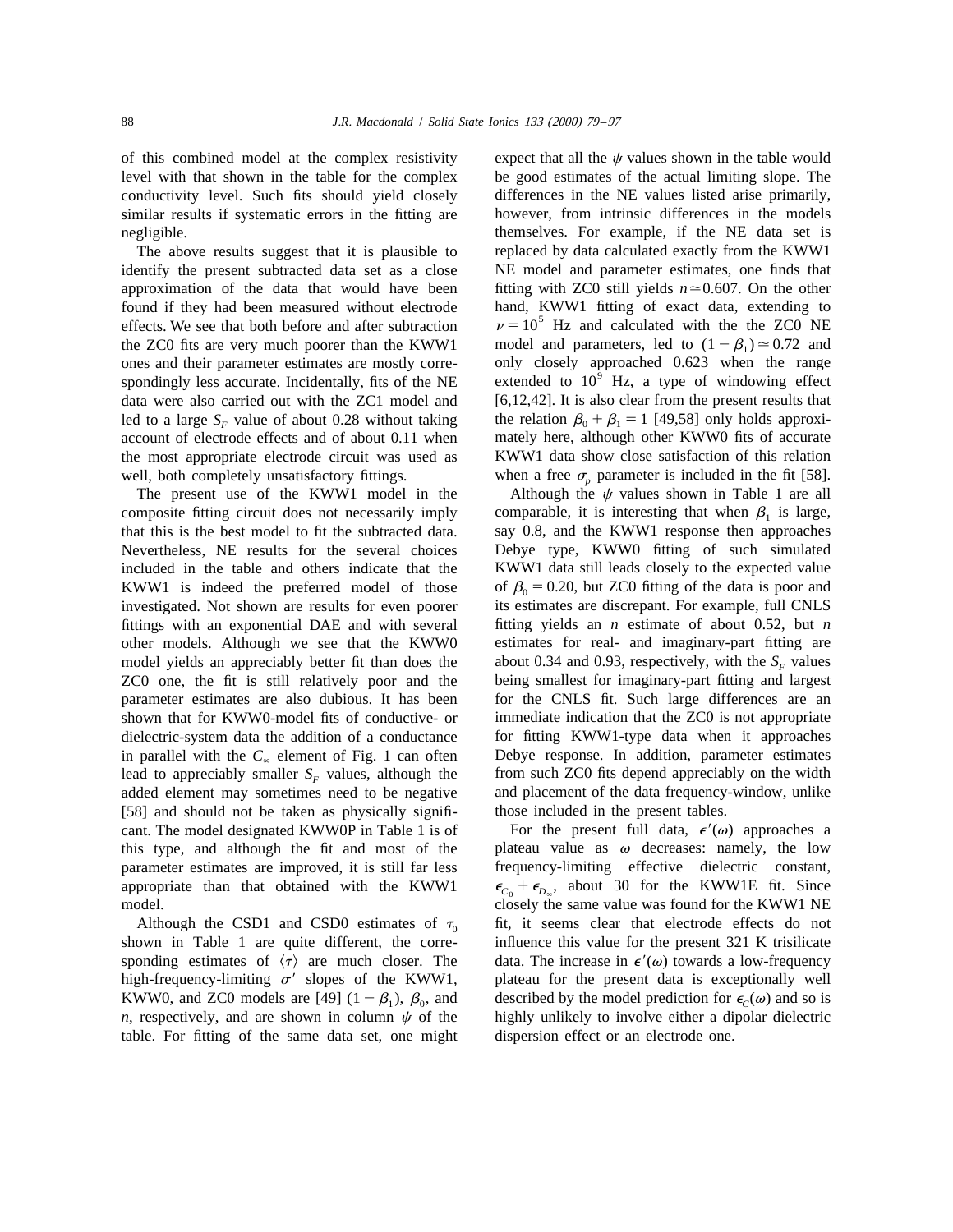A progressive rise of  $\epsilon'(\omega)$  at low frequencies for obtained with ZC0 fitting for both *n* and  $\sigma_0$ , matters trisilicate data like that considered here, as well as that are further discussed below. for other materials, increases in magnitude as the The present fitting results show unequivocally for temperature increases and has been ascribed to the present data that KWW1 fitting is much superior blocking at the electrodes [5,9,11]. This explanation to ZC0 PLR fitting whether one deals with real, may be rejected for the present data fits, but it is imaginary, or full complex data, in agreement with possible that some part of the increase at higher earlier results for different materials and temperatemperatures may indeed be associated with elec- tures [35,36,49,56]. But the literature suggests differtrode effects. As shown by the present results, the ently. As an example, see [8,55] where detailed matter may be resolved by the present fitting/analy-<br>comparison of power-law and KWW1/modulus forsis methods. malism [52,53] fitting approaches is carried out for

equivalent model have been carried out using only was that power-law fitting led to fits superior to those real-part conductivity data, and, when least-squares obtained with the modulus formalism approach [8]. fitting is used at all, unity weighting is usually A general perception of past modulus-formalism employed, possibly with different fits for different fitting is that it "... commonly cannot fit the highdata ranges [9], it is of interest to compare KWW1 frequency wing of *M*<sup>*m*</sup>'' (in [8], see also [5,55]). This and ZC0 fit results for  $\sigma'$  data with proportional or problem even appeared in the first modulus-formalunity weighting. In addition, for comparison I have ism work [53]. Here, no such discrepancy is present, included imaginary-part fits as well. Such results are and the KWW1-fit  $|M_1''|$  relative residuals are of the presented in Table 2. For a well-fitting appropriate order of 0.001 over the whole frequency range. The model, one would expect that the parameter esti- difference arises because the present work involves mates obtained under the above conditions should be accurate CNLS fitting and does not neglect  $\epsilon_{D_{\infty}}$  and quite close to those obtained with full CNLS fitting. electrode effects, as do usual MFA fits. quite close to those obtained with full CNLS fitting. We see that this is indeed the case for the various KWW1 fits, but is far from the case for most of the 2.3.2. *Some graphical comparisons* ZC0 estimates. Although no estimate of  $\epsilon$  can be Although detailed CNLS fitting results, as shown obtained with real-part-only fitting at the complex in Tables 1 and 2, are necessary for deciding on an conductivity level, and no  $\sigma_0$  estimates are possible appropriate model to describe the data and for with imaginary-part ZCO fitting, such  $\sigma_0$  estimates estimating model parameter values accurately, are obtainable for both imaginary- and real-part graphical comparisons of the data and fit results are KWW1 fitting. Note particularly the poor estimates also important and can often elucidate behavior not

| Model           | Data, Wt | 100S <sub>F</sub> | ψ     | $10^{10} \sigma_{0}$ | $\epsilon_{\scriptscriptstyle\!x}$ |
|-----------------|----------|-------------------|-------|----------------------|------------------------------------|
| KWW1            | R, P     | 0.122             | 0.622 | 6.912                |                                    |
| KWW1            | I, P     | 0.150             | 0.625 | 6.861                | 6.91                               |
| ZC <sub>0</sub> | R, P     | 0.860             | 0.584 | 5.979                |                                    |
| ZC <sub>0</sub> | I, P     | 2.10              | 0.671 |                      | 9.86                               |
| KWW1            | R.U      | 0.232             | 0.624 | 6.940                |                                    |
| KWW1            | I. U     | 0.590             | 0.615 | 7.102                | 6.74                               |
| ZC <sub>0</sub> | R. U     | 1.33              | 0.588 | 6.169                |                                    |
| ZC <sub>0</sub> | I.U      | 5.94              | 0.580 |                      | 10.52                              |
|                 |          |                   |       |                      |                                    |

Because most earlier fits using the ZC0 or an an ion-conducting glass. A conclusion of this work order of 0.001 over the whole frequency range. The

estimating model parameter values accurately, obvious from fit numbers alone. Thus, Fig. 3 shows, on comparing the KWW1E fit of the original  $\sigma'$  data Table 2 to the KWW1 fit curve of the data with electrode LEVM NLS fitting results for Na<sub>2</sub>O.3SiO<sub>2</sub> glass data at 321 K<sup>a</sup> effects subtracted (KWW1, NE), that here electrode effects are only significant toward the high-frequency end of the response. It is also clear that the ZC0 fit of the subtracted data appears good on a log–log plot except at the lowest frequencies. The low-frequency difference is better illustrated by the two  $\Delta\sigma$  curves included in the graph. The slope of the KWW1 one<br>approaches its physically realizable proper value of 2<br>as the frequency decreases but that of the ZC0 curve<br>approaches its nonphysical limiting value of  $n$ , here <sup>a</sup> Real-part (R) or imaginary-part (I) fitting of  $\sigma(\omega)$  data with<br>electrode effects removed. Proportional weighting (P) or unity about 0.61, as shown in Table 1. It is this difference weighting (U). See the caption of Table 1 for symbol identifica- that can lead to inadequate ZC0 estimates of  $\sigma$  (such tions. as those in the tables) unless the experimental data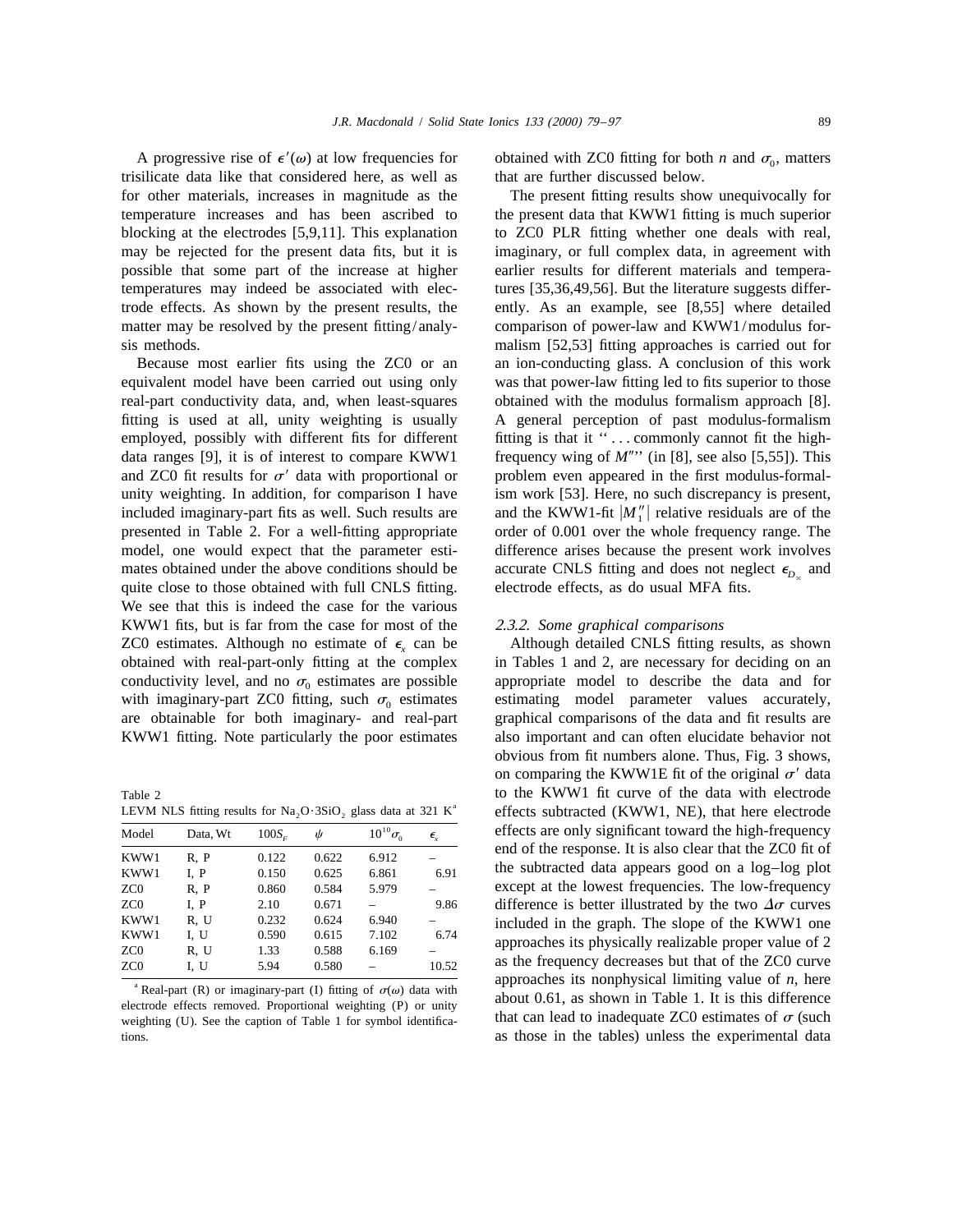

Fig. 3. Complex nonlinear least squares (CNLS) fit results for  $\sigma'$ <br>obtained with different fitting models. Here 'EL' denotes that the<br>full original data were used without subtraction of electrode<br>effects; 'NE' indicates the LEVM computer program;  $\sigma_{XN} = \sigma_X/\sigma_n$ , where  $\sigma_n = 1 \Omega$ -cm;<br>and  $\Delta \sigma = \sigma' - \sigma_0$ . See the caption of Table 1 for more details and<br>definitions. The KWW1E fit of the full data involved electrode is  $10^{-10}$  mho/cm here, circuit parameters as well as those of the KWW1 bulk model. The effects of these electrode parameters, whose values were estimated in the KWW1E fit, were subtracted from the original data to yield Because bulk and electrode effects are in series the 'NE' modified data. The resulting data set was then fitted to<br>
obtain the new dispersion-model 'NE' parameter estimates shown<br>
in Table 1. Finally, these estimates were used to generate synthetic<br>
data with many more p set and to extrapolate the response when required. Thus, the 'NE' lated from the KWW1E fit parameters without and curves shown here are high-resolution consequences of the with subtractions. They indicate that here electrode

constant- $\sigma'$  region itself. In the interest of simplicity, quencies, and that the real parts become comparable the ZC0 fit of the full data (designated Full-A in as the frequency increases. Note that the limiting Table 1) is not shown in Fig. 3, but the real- and high-frequency slopes of the KWW1 response are imaginary-part relative residuals for this rather poor  $-1$  for the imaginary part and  $-(1 + \beta_1)$ , here fit are about 10 times larger than those for the good about  $-1.38$ , for the real part. These slopes and KWW1E fit of the same data (designated Full-B). those of the electrode-only ZC0 are in agreement

fitting of the subtracted data to try to obtain a good The dependencies of the various  $\sigma'$  slopes on



original 17-point modified data fits. effects are more than 100 times smaller than the bulk ones at low frequencies, that the imaginary parts are extend far enough into the low-frequency-limiting somewhat less than 10 times smaller at high freabout  $-1.38$ , for the real part. These slopes and Problems arising from the use of ZC0 real-part with the table of limiting slopes presented in [49].

estimate of  $\sigma_0$  are illustrated in Fig. 4 by the linear frequency are also of interest and are shown in Fig. plot of fit predictions for frequencies extrapolated to 6. At high-frequencies the KWW1 and ZC0 bulk 6. At high-frequencies the KWW1 and ZC0 bulk 0.01 of the lowest measured frequency. The horizon-<br>slopes approach the  $\psi$  values listed in Table 1, and tal short-dash lines show the asymptotic ZC0  $\sigma_0$  that for the electrode-only ZC0 response approaches predictions, ones still not reached even at the fre- its  $n = 0.745$  value. Notice particularly the differquency of 0.1 Hz. A word (or figure) to the wise ences between the full-data KWW1E and ZC0 should be sufficient. Slopes. The slopes of the data and its KWW1E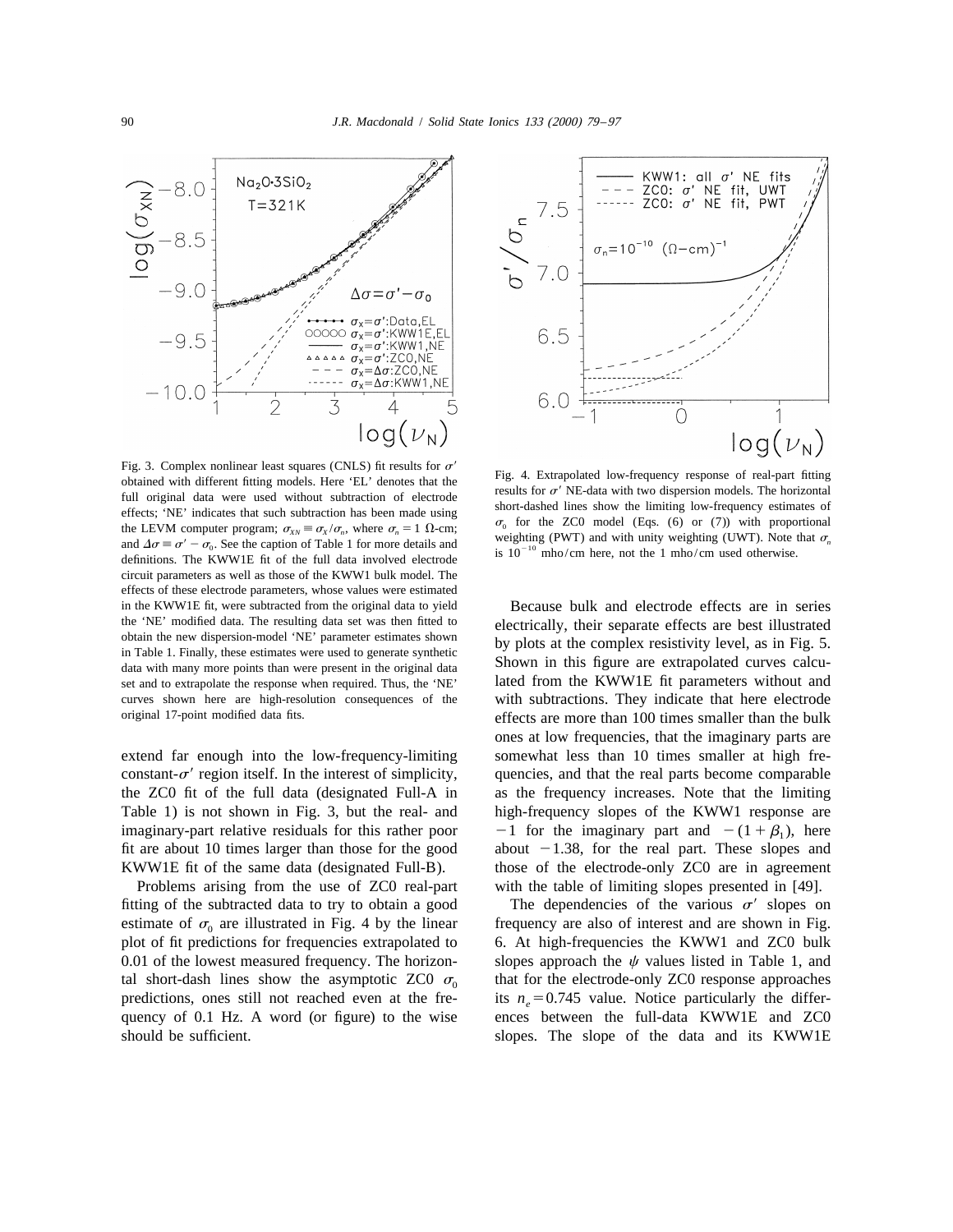

response derived from the CNLS fit of the original data using the the subtracted-fit quantities  $\epsilon_x$  and  $\sigma_0$ . We see that the *composite KWW1E model. Here*  $\rho_{xx} = \rho_x / \rho_n$ , where  $\rho_n = 1 \Omega$  use of these best estimates composite KWW1E model. Here  $\rho_{XN} = \rho_X / \rho_n$ , where  $\rho_n = 1 \Omega$ - cm. Real and imaginary responses are shown for the full data, for cm. Real and imaginary responses are shown for the full data, for<br>the no-electrode KWW1-contribution part, and for the separate<br>electrode contribution, designated 'El only' and involving a ZC0<br>model in parallel with an id text). When the same estimates were applied to the fit-

extrapolation continues to increase up to much higher frequencies than does that of the ZC0-alone fit of the same data. This continuous increase of the slope up to 0.8 or so, arising here from the presence of electrode effects, may possibly explain why considerable data leading to the master plot of Roling [64] exhibits similar continually increasing slope that does not reach unity in the frequency range shown [65].

If one calculates the slope of  $\Delta \sigma \equiv (\sigma'(\omega) - \sigma_0)$ for the ZC0 model of Eq. (6) one would expect to obtain the frequency-independent value of *n*. An alternative method of checking data for constant *n* is to use Eqs. (A.16) and (A.18) of Appendix A to calculate the test parameter  $n_t = n_{tt}$ . We have made such calculations for some of the situations included in Table 1 and show the results in Fig. 7. These Fig. 5. Log-log plots at the complex resistivity level of extended calculations used the estimates shown in the table for prediction calculated data sets, the virtually constant estimates of  $n_t$ , shown in the figure, and equal to the



00000 Data Full-A 0.68 00000 FIT Full-A  $\stackrel{+}{\subseteq}$ AAAAA Data ZCO-NE AAAAA Fit ZCO-NE 0.66 <del>. . . .</del> Data KWW1  $-NE$  $\alpha$ 0.64  $0.62$ 0.60 0.58  $\dot{3}$  $\overline{2}$  $\overline{4}$ 5  $log(\nu_N)$ 

Fig. 6. Log–log slopes versus log frequency for the original full Fig. 7. Plots of the  $n_{ik}$  test quantity of Eq. (A.18) versus data, the CNLS fit of the composite KWW1E model, that fit frequency for some of the data and data, the CNLS fit of the composite KWW1E model, that fit NE-data, and the electrode-only part of the full data. KWW1-NE one.

extended, the ZC0 fit of the full data, KWW1 and ZC0 fits of the  $k = 0$  for the top four lines listed and  $k = 1$  for the bottom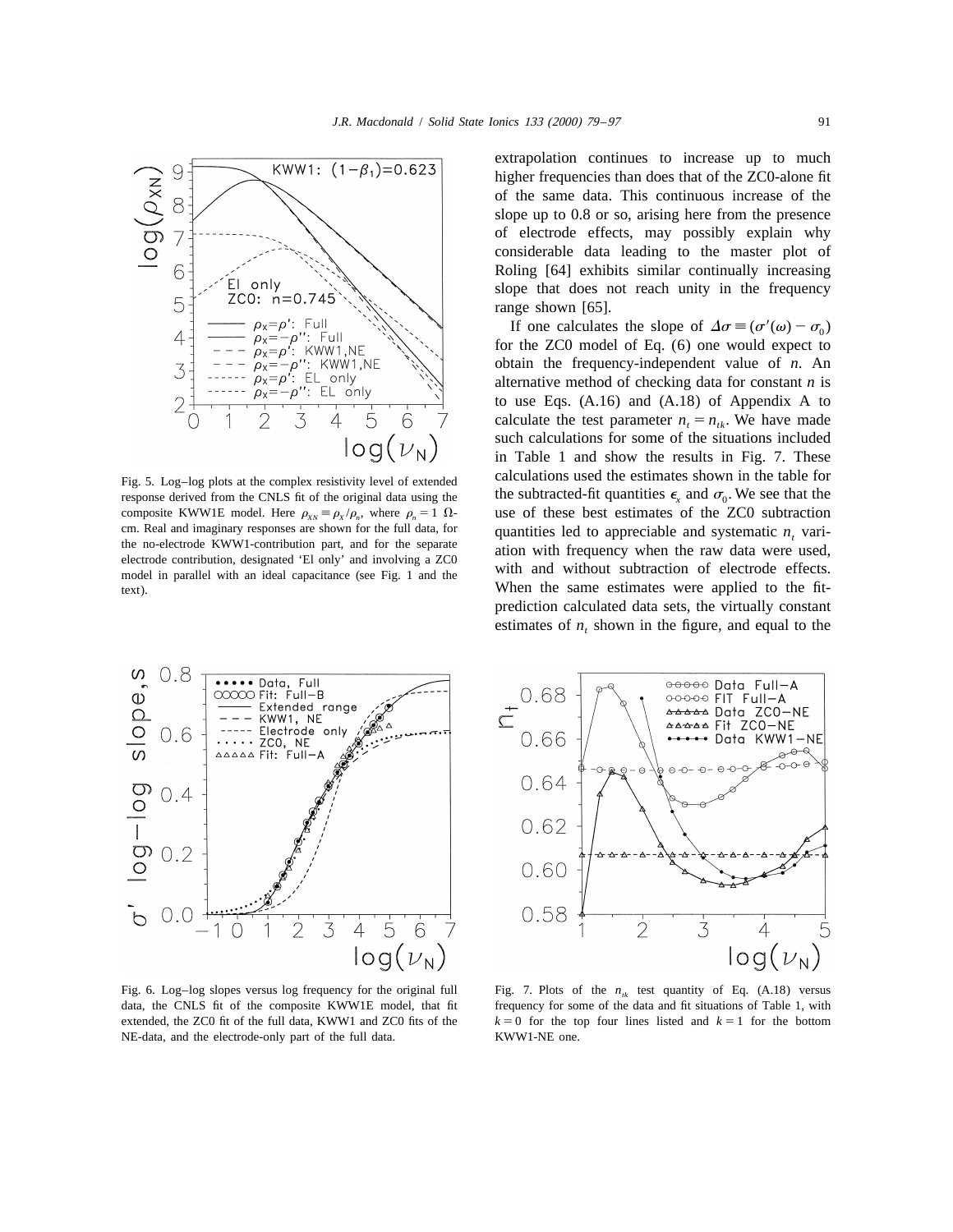*n* values listed in the table, were obtained. The slight models such as the KWW0 and the ZC0,  $\epsilon$  provides upward curvature at high frequencies of the  $n_{i0}$  line an estimate of the full high-frequency-limiting effecobtained using the ZC0 Full-A fit values evidently tive dielectric constant,  $\epsilon_{\infty} = \epsilon_{C_{\infty}} + \epsilon_{D_{\infty}}$ , a quantity arises from electrode effects since it disappears when that includes contributions from both mobile mo arises from electrode effects since it disappears when they are removed. **polar and non-mobile dipolar charge.** 

The systematic deviations from a constant  $n_{r0}$  The original, uncorrected electric modulus formal-<br>value for the ZC0 data curves indicate that the ZC0 ism, still widely used for conductive-system data is not a particularly appropriate choice for fitting the analysis, incorrectly involves  $\epsilon_{\infty}$  instead of  $\epsilon_{C_{\infty}}$ , and it present data, as already indicated by the  $S_F$  values in has nearly always been applied with present data, as already indicated by the  $S_F$  values in has nearly always been applied without taking proper Table 1. It was found that the  $n_{t_1}$  values for both the account of the influence of  $\epsilon_p$ . Useful criteria Table 1. It was found that the *n<sub>t</sub>*1 values for both the account of the influence of  $\epsilon_{D_{\infty}}$ . Useful criteria for original data and for the KWW1 fits yielded variable choosing appropriate bulk and electrode fitting values quite close to unity over the full range when models have been discussed and illustrated. The the proper  $\epsilon_x = \epsilon_{D_{\infty}}$  estimates were used in the present results indicate that power-law UDR models subtraction of Eq. (A.16). When the fit prediction are not universal and should probably be used only value of  $\epsilon_{\infty}$  was used instead, both the original data for preliminary fitting. Finally, possible high-freand the subtracted data led to very closely the same quency effects associated with electrode contriburesults, that shown for the KWW1-NE curve of the tions to the total response, as illustrated herein, may figure. As the curve shows, even the use of such an explain some or all of the tendency for the slope of incorrect value cannot yield frequency-independent  $\sigma'(\omega)$  to increase at high frequencies, as observed values of  $n_{t_1}$ . So clearly this test indicates, as one for many materials [64,65]. expects, that the data are again not of pure PLR form.

Curves of the  $R_0$  of Eq. (A.17) calculated from the data for an ion-conducting glass appear in [8] and in **Definitions of acronyms and of principal** [55] but are less instructive than had they presented **symbols**  $n_t$  directly. They show a substantially constant value of  $R_0$  over several decades followed by a large rise toward the low-frequency end of the data. These increases may be associated with the non-physical character of the PLR law at low frequencies and/or with an inadequate choice of the subtracted  $\sigma_0$  value.

### **3. Summary**

The KWW1 model for bulk dispersion has proved appreciably superior to others for fitting much dispersed bulk data for conductive systems. But for the experimental data investigated herein it was found that the inclusion of an electrode response model as well as a KWW1 bulk response model led to a much improved and very precise fit. In addition, it has been demonstrated that a free effective dielectric parameter,  $\epsilon_{r}$ , should always be included in any composite model used for fitting conductive system data. This parameter estimates the high-frequency-limiting dipolar dielectric constant,  $\epsilon_D$ , for CSD1 bulk models such as the KWW1. On the other hand, for CSD0

ism, still widely used for conductive-system data choosing appropriate bulk and electrode fitting are not universal and should probably be used only

| <b>CNLS</b> | Complex nonlinear least-squares                                                            |  |  |
|-------------|--------------------------------------------------------------------------------------------|--|--|
| <b>CSD</b>  | Conductive-system dispersion                                                               |  |  |
| CSDk        | Two types of CSD response with $k=0$                                                       |  |  |
|             | or 1; see Eq. $(A.1)$                                                                      |  |  |
| <b>DAE</b>  | Distribution of activation energies, $E$                                                   |  |  |
| <b>DRT</b>  | Distribution of relaxation times, $\tau$                                                   |  |  |
| <b>DSD</b>  | Dielectric-system dispersion                                                               |  |  |
| <b>KWW</b>  | Kohlrausch-Williams-Watts<br>response<br>model                                             |  |  |
| <b>KWWk</b> | KWW response defined by index $k$ ,<br>where $k=0$ or 1; see Appendix A                    |  |  |
| KWW1E       | Composite response model using<br>KWW1 for bulk response and ZC0 for<br>electrode response |  |  |
| <b>LEVM</b> | The complex-nonlinear-least-squares fit-<br>ting program used herein                       |  |  |
| <b>MFA</b>  | Electric modulus formalism approach                                                        |  |  |
| <b>NE</b>   | Designates data from which electrode<br>effects have been removed                          |  |  |
| <b>PLR</b>  | Power law response model                                                                   |  |  |
| <b>PWT</b>  | Proportional weighting in CNLS fitting                                                     |  |  |
| UDR         | Universal dynamic (or dielectric) re-<br>sponse                                            |  |  |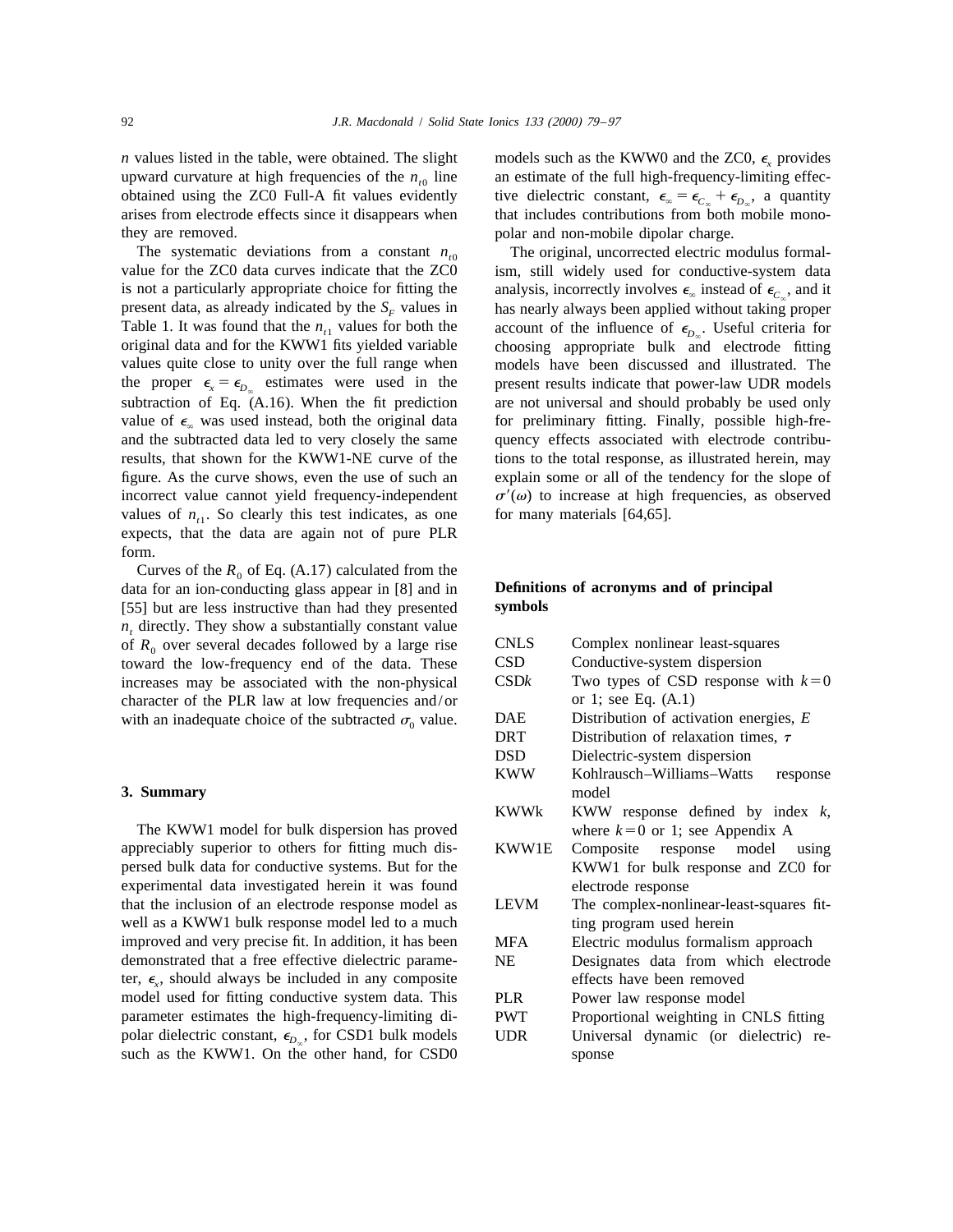- UWT Unity weighting ZC A specific power-law response model; see Eq.  $(6)$  for the ZC0 form  $ZCK$   $ZC$  response defined by index  $k$ , where  $k = 0$  or 1
- *x*, *y*  $x = \tau/\tau_o$ ; *y* = ln (*x*)  $\langle x^m \rangle_k$  Dimensionless *mth* moment of a distribution; see Eq.  $(A.4)$
- $F_k(y)$  A normalized DRT involving the logarithmic variable *y*. Equal to  $xG_k(x)$
- $G_k(x)$  A normalized DRT associated with
- $I_k(\Omega)$  Normalized dispersion response function; it does not include any effects of a  $\Phi(t)$  Macroscopic temporal relaxation funcnon-zero  $\rho_{\infty}$  or of  $\epsilon_{D_{\infty}}$ . See Eqs. (A.1)– tion (A.3)
- *M*( $\omega$ ) Also denoted as *M<sub>Tk</sub>*( $\omega$ ). Complex modulus response calculated from data that (necessarily) includes  $\epsilon_p$  effects or **MFA relations** from a model that does so
- $M_1(\omega)$  Complex modulus function for pure It is useful to define three kinds of dispersive
- *n* Exponent in PLR response such as the [DSD], and  $k = 0$  and 1 denote two kinds of conduc-
- *S<sub>F</sub>* Relative standard deviation of a fit. It is  $U_k$  as an unnormalized measured or model quantity the standard deviation of the relative of interest, such as an impedance or complex resis-
- 
- 
- calculation of KWW1 response;  $\beta_{01}$  = electrode effects.
- system dispersion in the frequency range response quantity  $I_k(\omega)$  as of interest,  $\epsilon(\omega) = \epsilon_{C}(\omega) + \epsilon_{D_{\infty}}$
- $\epsilon_c(\omega)$  CSD effective dielectric response arising<br>solely from mobile charges;  $k = 0$  or  $1$   $I_k(\omega) = \frac{U_k(\omega) U_k(\infty)}{U_k(0) U_k(\infty)} = \int_{0}^{\infty} \frac{G_k(x) dx}{[1 + i\omega \tau_{ok}x]}$

- 
- $\epsilon_{s}(\omega)$  Reduced complex dielectric constant: where  $\epsilon(\omega) - i(\sigma_0/\epsilon_v \omega)$
- $\epsilon_{\infty}$  Abbreviation for  $\epsilon(\infty) \equiv \epsilon_{C_{\infty}} + \epsilon_{D_{\infty}}$

| $\epsilon_{\rm v}$               | Permittivity of vacuum                                   |
|----------------------------------|----------------------------------------------------------|
| $\nu_{\rm N}$                    | Normalized frequency, $\nu/\nu_{n}$ , with $\nu_{n} = 1$ |
|                                  | Hz                                                       |
| $\rho(\omega)$                   | Resistivity for $k = 0$ or 1, a complex                  |
|                                  | quantity                                                 |
| $\rho_{0}$                       | Abbreviation for $\rho(0)$                               |
| $\sigma(\omega)$                 | Conductivity for $k = 0$ or 1; $\sigma(\omega) =$        |
|                                  | $\sigma'(\omega) + i\sigma''(\omega)$                    |
| $\tau_{\min}$                    | The minimum relaxation time for a                        |
|                                  | response model such as a DRT with                        |
|                                  | cutoff                                                   |
| $\tau_{\scriptscriptstyle\circ}$ | Characteristic relaxation time of a re-                  |

 $I_k(\Omega)$ . See Eq. (A.1)  $\tau_o$  Characteristic relation tesponse func- *of a relation time* of a relation of a relation of a relation of a relation of a relation of a relation of a relation of a relation of a relation of a r

# Appendix A. Summary of some CSD, DSD, and

CSD1 model response, such as KWW1, response, ones distinguished here by the index *k* or for data with  $\epsilon_{D_{\infty}}$  effects removed [49,56]. Let  $k = D$  denote dielectric dispersion Exponent in PLR response such as the [DSD], and  $k = 0$  and 1 denote two kinds of conduc-ZC0 model tive-system dispersion, CSD0 and CSD1. Now define of interest, such as an impedance or complex resisresiduals or, equivalently, the relative tivity, or a complex dielectric constant. It is mathestandard deviation of the residuals them- matically convenient to express the normalized form selves of *U<sub>k</sub>*, namely  $I_k$ , in terms of a DRT, say  $g_k(\tau)$ . This  $\beta = \beta_0$ , the exponent in stretched-ex-<br>is always possible for any reasonable response model  $\beta = \beta_0$ , the exponent in stretched-ex- is always possible for any reasonable response model ponential KWW0 temporal response and does not necessarily imply that a physically and does not necessarily imply that a physically  $\beta_k$  KWWk shape parameter for  $k=0$  or 1 significant DRT is present. Here  $U_k$  involves only a  $\beta_{01}$  The value of  $\beta_0$  used in the MFA single dispersion process and does not include  $\beta_{01}$  The value of  $\beta_0$  used in the MFA single dispersion process and does not include

 $\beta_1$  Let  $x = \tau/\tau_{ok}$ , where  $\tau_{ok}$  is a characteristic response<br>Full complex dielectric response func-<br>function of the fitting model and define  $y = \ln(x)$  and  $\epsilon(\omega)$  Full complex dielectric response func- time of the fitting model and define  $y \equiv \ln(x)$  and tion. In the absence of true dielectric-  $G_k(x) = \tau_{ak} g_k(\tau)$ . We may now define the normalized

$$
\epsilon_{c}(\omega) \qquad \text{CSD effective dielectric response arising} \text{nois} \qquad I_k(\omega) = \frac{U_k(\omega) - U_k(\infty)}{U_k(0) - U_k(\infty)} = \int_0^\infty \frac{G_k(x) dx}{[1 + i\omega \tau_{ok} x]}
$$
\n
$$
\epsilon_{c_\omega} \qquad \text{Abbreviation for } \epsilon_{c}(\infty) \qquad \text{High-frequency-limiting true dielectric} \qquad \epsilon_{\text{m}} = \int_{-\infty}^\infty \frac{F_k(y) dy}{[1 + i\omega \tau_{ok} \exp(y)]}, \qquad (A.1)
$$
\n
$$
\epsilon_{\text{m}}
$$

$$
U_k(\omega) = U'_k(\omega) + i\delta_k U''_k(\omega), \tag{A.2}
$$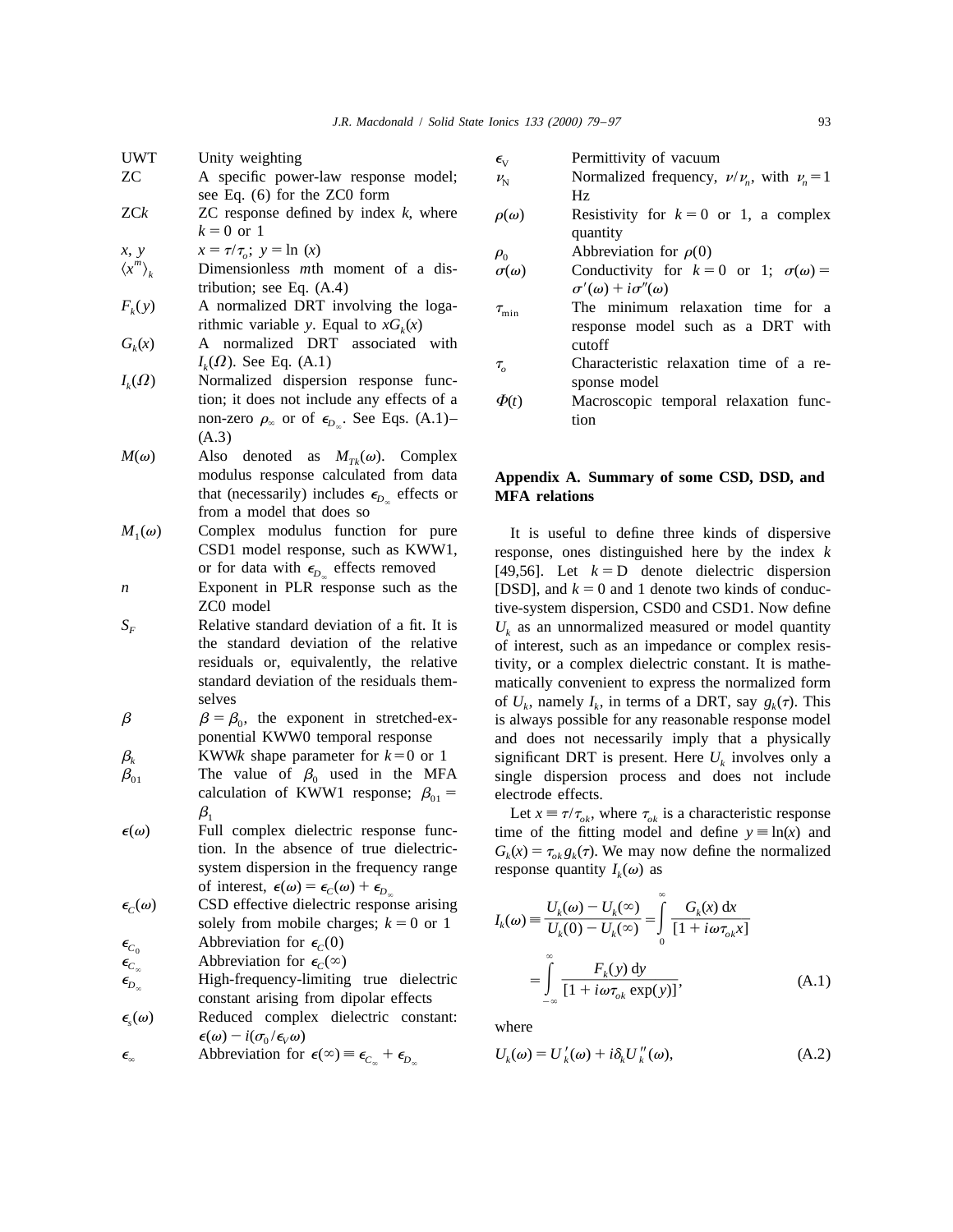$$
I_k(\omega) = I'_k(\omega) + i\delta_k I''_k(\omega).
$$
 (A.3)

the quantities  $\delta_0$  and  $\delta_1$  in Eqs. (A.2) and (A.3) equal the inclusion of one or two additional fitting parame-<br>to 1 and  $\delta_0$  equal to -1. The F, form of the ters, DSD response, including a non-zero  $\sigma_0$ , may be to 1 and  $\delta_{\rm p}$  equal to -1. The  $F_k$  form of the are taken normalized in the above, it follows that  $I_k(0) = 1$  and  $I_k(\infty) = 0$ .  $\rho_0 = 1/\sigma_0$ . Note that for CSD  $\sigma_0$  will always be

$$
\langle x^m \rangle_k \equiv \int_0^\infty x^m G_k(x) \, \mathrm{d}x,\tag{A.4}
$$

the distribution is  $\langle \tau \rangle_k = \tau_o \langle x \rangle_k$ . I have usually sup- given by pressed use of the *k* subscript for such quantities as  $\tau_a$ , *x*, *y*,  $\rho$ , and  $\sigma$ . Note that in the absence of

capacitor in series, all in parallel [27,61,66]. For pure DSD response, no  $\sigma_0$  is present, and if it is found experimentally that  $\sigma_0$  is non-zero, it will not be where  $\langle x \rangle_0$  involves  $\beta_{01}$ .<br>associated with dipolar effects and will thus be The  $G_1$  distribution is uncorrelated with  $\Delta \epsilon_p \equiv \epsilon'_p(0) - \epsilon'_p(\infty)$ , an overall quency and temporal response than those of the dielectric-dispersion-strength quantity. Here  $\epsilon'_p(\infty)$ 

(or impedance) level and thus involve, through  $G_0$  is not of such form [57], a matter usually misunderand  $G_1$ , distributions of conductive-system relaxation stood (or at least not made clear) in the past (e.g. times that are directly related to the Voigt circuit, one [29]).

and involving *M* combinations of a resistor and capacitor in parallel, all in series [27,61,66]. Thus, it is evident *that CSD* and DSD distributions represent different Here we follow the usual sign conventions and set physical processes, but it has been found that, with distribution may be simply related to a distribution of closely fitted by a CSD model and vice versa [58]. activation energies for a thermally activated situation Let us define, for  $k = 0$  or 1,  $\Delta \rho_k \equiv \rho'_k(0) - \rho'_k(\infty)$ , [47] and is given by  $F_k(y) \equiv xG_k(x)$ . Since the DRTs the strength of pure CSD, and take  $\rho'_k(\infty) \equiv \rho_{k\infty}$ , are taken normalized in the above, it follows that usually written as just  $\rho_{\infty}$ . Also set  $\rho'_k(0) \equiv \rho_{k0}$ . Finally, the dimensionless moments of a  $G_k(x)$  non-zero and will be directly related to the ac distribution are defined as response. Further, one must always take account of a non-zero  $\epsilon_{D_{\infty}}$  when fitting CSD response models to experimental data.

The  $G_0(x)$  and  $G_1(x)$  CSD distributions are closely<br>related. When a specific form of  $G_0$  is known, one so when  $\tau_o$  is the characteristic relaxation time of a that might even be formally identical to  $G_p$ , the DRT, the situation considered here, its average over associated normalized  $G_1$  is, by definition [35,36,56],

$$
G_1(x) = [x/\langle x \rangle_0] G_0(x), \tag{A.5}
$$

dispersion, where we deal only with Debye relaxa-<br>
tion response, which may be represented by a single<br>
resistor and capacitor connected together, we may<br>
take  $G_k(x) = \delta(x - x_{sk})$  with  $x_{wk} = 1$ . It follows that<br>
the dimensio

$$
\langle x \rangle_0 = 1/\langle x^{-1} \rangle_1,\tag{A.6}
$$

The  $G_1$  distribution involves both different fre- $G_0(x)$ . Thus, for example, although KWW0 temporal response is of stretched-exponential form,  $\Phi(t)$  =  $\epsilon_{D_{\infty}}$ .<br>
On the other hand, the choices  $k = 0$  and  $k = 1$  exp $[-(t/\tau_{\alpha})^{\beta_0}]$ , that associated with the KWW1 (or specify CSD response at the complex resistivity  $\rho(\omega)$  MFA)  $G_1(x)$  distribution and its frequency response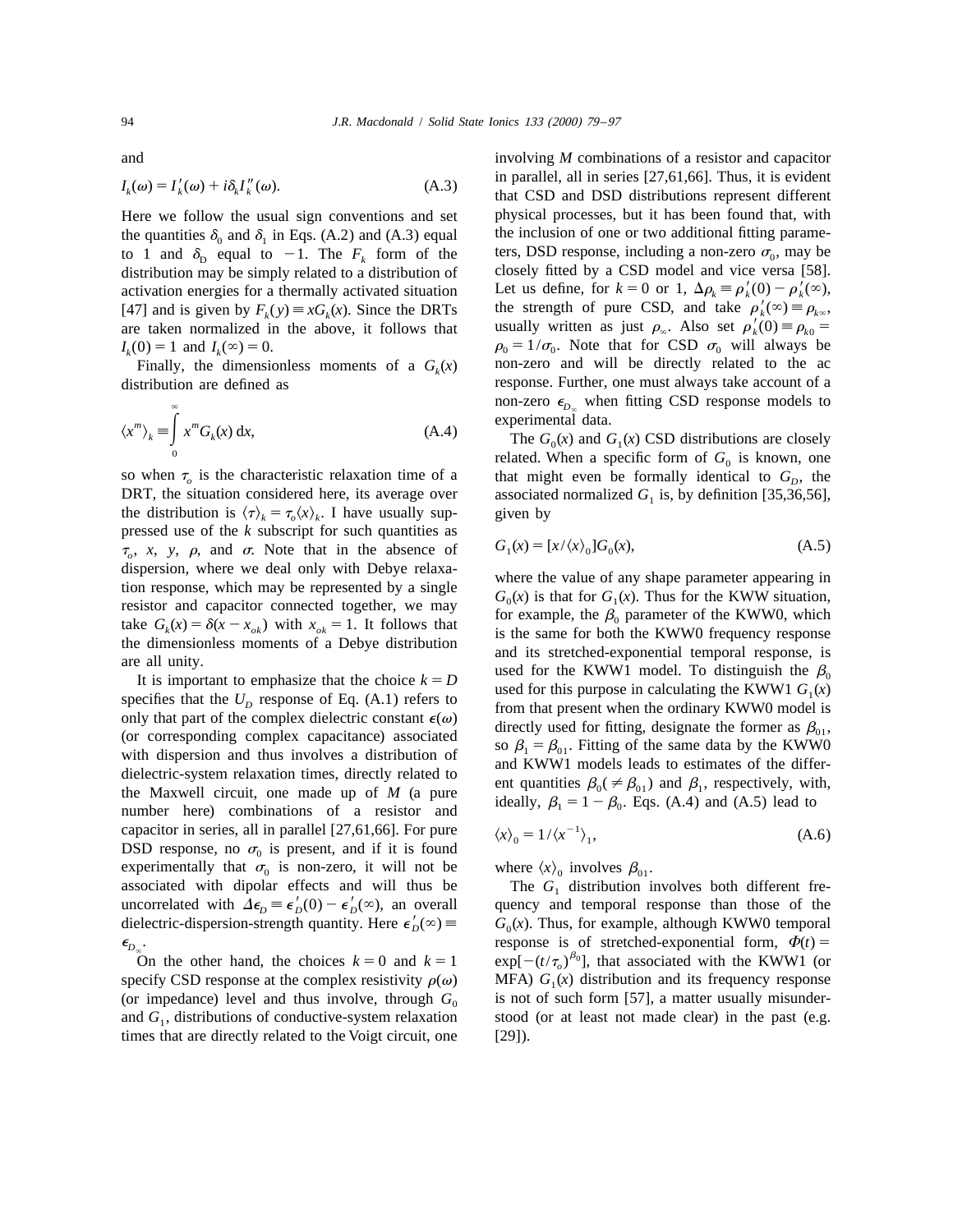Now Eqs. (A.1), (A.5), and (A.6) lead to the contribution to  $\epsilon_{\infty}$  or  $\epsilon_c(\omega)$  is still non-negligible in

$$
I_1(\omega) = [\langle x^{-1} \rangle_1 / (i\omega \tau_o)][1 - I_0(\omega)], \tag{A.7}
$$

ated with  $I_1(\omega)$  is, from Eq. (A.1),  $M_1(\omega) =$  substitution of the first part of  $i\omega \in [0 + \Delta \omega, L(\omega)]$ , which leads, in the usual case (A.8) allows it to be written as  $i\omega \epsilon_{V}[\rho_{\infty} + \Delta \rho_{1} I_{1}(\omega)]$ , which leads, in the usual case of  $\rho_{\infty} = 0$ , to

$$
M_1(\omega) = [\epsilon_V \rho_0 \langle \tau^{-1} \rangle_1][1 - I_0(\omega)], \tag{A.8}
$$

$$
(\epsilon_{C_{\infty}})_{0} = (\sigma_{0}\tau_{o}/\epsilon_{V})/\langle x^{-1} \rangle_{0}, \tag{A.9}
$$

$$
(\epsilon_{C_{\infty}})_1 = (\sigma_0 \tau_o / \epsilon_V) / \langle x^{-1} \rangle_1 = (\sigma_0 \tau_o / \epsilon_V) \langle x \rangle_0, \quad (A.10)
$$

$$
(\epsilon_{C_0})_0 = (\sigma_0 \tau_o / \epsilon_V) \langle x \rangle_0 = (\sigma_0 \tau_o / \epsilon_V) / \langle x^{-1} \rangle_1, \quad (A.11)
$$

$$
(\epsilon_{C_0})_1 = (\sigma_0 \tau_o / \epsilon_V) \langle x \rangle_1. \tag{A.12}
$$

situation) leading to the relation  $(\epsilon_{C_\infty})_1 = (\epsilon_{C_0})_0$ .<br>Thus, only the first parts of these equations apply for models. Furthermore, since  $\langle x^{-1} \rangle_0$  is infinite for ment of the activation energy estimates found exnon-Debye CSD0 models which do not include a perimentally for  $\tau_o$  and  $\rho_0$  [56,57].<br>*transition to Debye response at sufficiently high* Although the Maxwell *dielectric* frequencies (no cutoff effects), only the expression  $\tau_{DR}$ , is normally defined for a nondispersive material for  $(\epsilon_{C_0})_0$  is directly useful in this case [56,57], even whose dielectric-level response is of Debye form and though the data may actually include a non-zero  $\epsilon_C$  may be represented by an ideal resistor and an ideal though the data may actually include a non-zero  $\epsilon_{\text{C}}$ 

following relation between  $I_1(\omega)$  and  $I_0(\omega)$  [56]: the high-frequency measured range even when  $\epsilon_{C}$  is zero.<br>**2** An equation equivalent to the rightmost part of

where  $I_0(\omega)$  involves  $\beta_{01}$ . Note that if  $I_0(\omega) = 1/[1 +$  Eq. (A.10) was first derived by Moynihan and his *i* $\omega \tau_o$ ], simple Debye response, then  $I_1(\omega) = I_0(\omega)$ . associates [52,53], but they erroneously used  $\epsilon_{D_\infty}$  in *The response at the complex modulus level association* place of the pure CSD quantity ( $\epsilon_{C_\infty}$ )<sub>1</sub>. place of the pure CSD quantity ( $\epsilon_{C_{\infty}}$ )<sub>1</sub>. Note that the substitution of the first part of Eq. (A.10) into Eq.

$$
M_1(\omega) = [1 - I_0(\omega)]/(\epsilon_{C_{\infty}})_1,
$$
\n(A.13)

) a result equivalent to that found in the original where we have used  $\Delta \rho_1 = \rho_{10} = \rho_0$ . When this modulus formalism work [53] except for the presequation is employed for experimental data fitting, ence there of  $\epsilon_{D_{\infty}}$ , or later of  $\epsilon_{\infty}$  (e.g. [54,67–69]), all parameters are those for CSD1 response, so a instead of  $(\epsilon_{\infty})$ . The LEVM program allows CSD1 all parameters are those for CSD1 response, so a instead of  $(\epsilon_{C_\infty})_1$ . The LEVM program allows CSD1 response to be calculated from either Eq. (A.1) with included in the full fitting model [35,36,56,58].  $k = 1$  and Eq. cluded in the full fitting model [35,36,56,58].  $k = 1$  and Eq. (A.5) or from Eq. (A.13) for several Conductive-system dispersive response leads to response models with or without cutoff but the response models with or without cutoff, but the non-dipolar dielectric effects of its own, here de-<br>direct use of Eq. (A.5) is more accurate in the noted by the complex quantity  $(\epsilon_c(\omega))_k$  for  $k = 0$  or 1 low-frequency region because of the presence of the [56]. For example, one finds, for any  $I_0$  or  $I_1$  subtraction in Eq. (A.13). The use of Eq. (A.13) or response model that can be expressed in terms of a its MFA form is particularly inappropriate for such DRT, the following high- and low-frequency limiting  $I_c(\omega)$  models as that of Havriliak and Negami and DRT, the following high- and low-frequency limiting  $I_0(\omega)$  models as that of Havriliak and Negami and relations when  $\rho_{\infty} = 0$  or its effects have been the ZC, ones which involve nonphysical limiting relations when  $\rho_{\infty} = 0$  or its effects have been the ZC, ones which involve nonphysical limiting subtracted from the data [56,65] low-frequency response, rendering their results for  $M_1(\omega)$  progressively more inaccurate as the frequency diminishes [67,68].

> Since the original modulus formalism work [53], which dealt with what is here designated as CSD1 behavior, its version of Eq. (A.10)

and 
$$
\epsilon_{\infty} = (\sigma_0 \tau_o / \epsilon_V) \langle x \rangle_0 = (\sigma_0 / \epsilon_V) \langle \tau \rangle_0, \tag{A.14}
$$

has been widely used over the years in data analysis  $\lambda$ to estimate  $\epsilon_{\infty}$ ,  $\tau_o$ , or  $\langle \tau \rangle$ <sub>0</sub> when the other quantities The second parts of Eqs. (A.10) and (A.11), follow- were thought to be known. In fact, however, this ing from the use of Eq. (A.6), only apply when the relation is inappropriate when CSD is present, and it same parameter values are used in  $k = 0$  and  $k = 1$  must be replaced by Eq. (A.10) above, and estimates response calculations (e.g.  $\beta_{01}$  and  $\beta_1$  for the KWW of  $(\epsilon_{C_\infty})_1$  and  $\epsilon_{\infty}$  must be obtained from data fitting, situation) leading to the relation  $(\epsilon_{C_\infty})_1 = (\epsilon_{C_0})_0$  as in the present work. Preliminary r Thus, only the first parts of these equations apply for so far suggest that  $(\epsilon_{C_{\infty}})_1$  depends only weakly on fitting of the same data with both CSD0 and CSD1 temperature, consistent with the usual close agree-

Although the Maxwell *dielectric* relaxation time,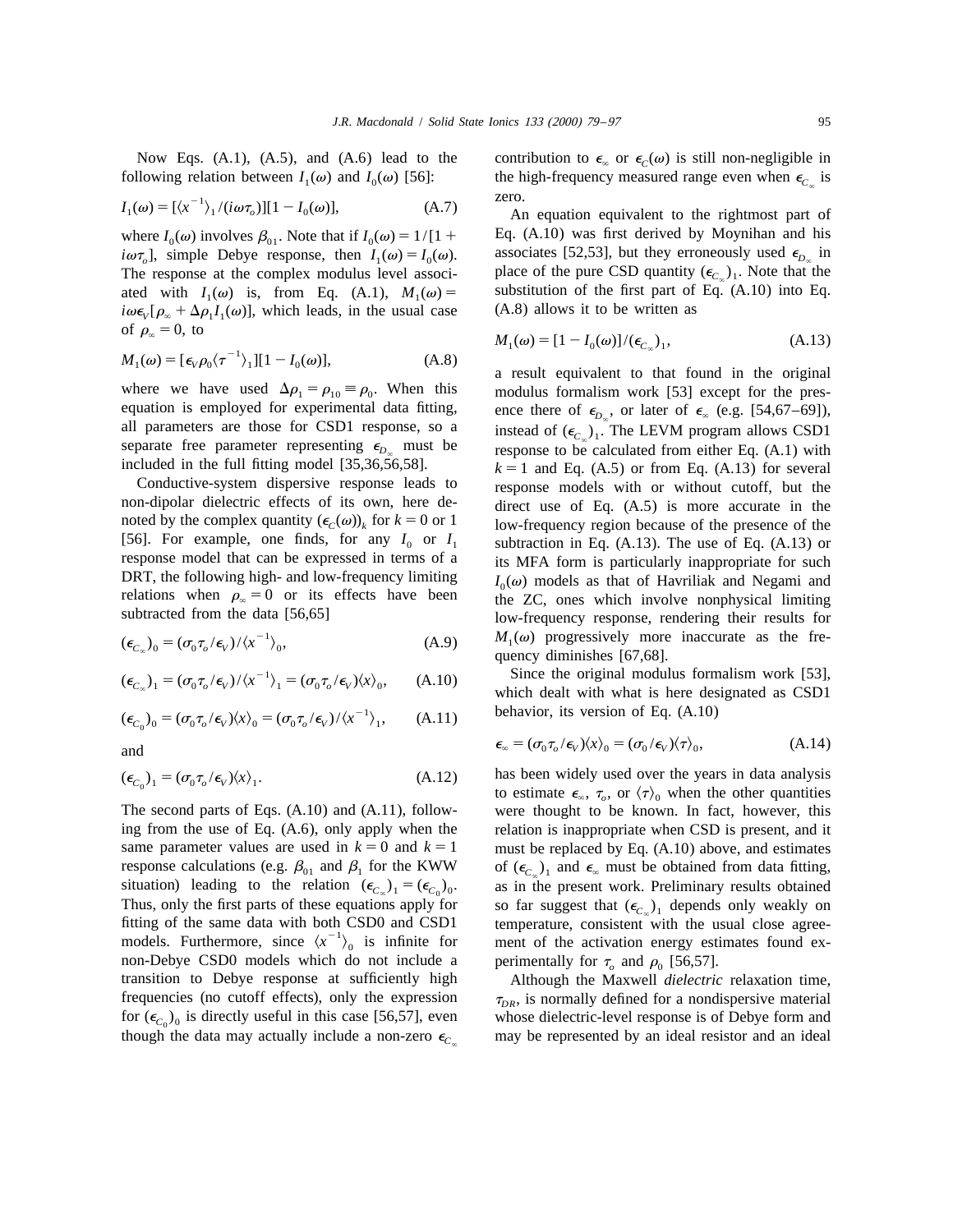capacitor in series, its analog for a non-dispersive without the  $\epsilon$  quantities appearing above, approdesignated as  $\tau_{CR}$  and satisfies the relation  $\epsilon_{D_{\infty}} = \sigma_0 \tau_{CR} / \epsilon_v$ .

Consider now what happens to CSD response as the dispersion goes to zero and the response reaches Debye form. Then  $\epsilon_c(\omega)$  becomes just a constant,  $\epsilon_c$ , and Eqs. (A.9)–(A.11) reduce to  $\epsilon_c = \sigma_0 \tau_o / \epsilon_v$ . There and use  $n_k$  as a diagnostic tool for assessing the *is* no reason to expect that  $\tau_a$  and  $\tau_{cn}$  will be the *presence of ZCO PLR behavior. For accurate ZCO* is no reason to expect that  $\tau_o$  and  $\tau_{CR}$  will be the presence of ZC0 PLR behavior. For accurate ZC0 same, and the equation  $\epsilon = \epsilon_0 + \epsilon_0$  applies. Even experimental or model data, Eq. (A.18) with  $k=0$ same, and the equation  $\epsilon_{\infty} = \epsilon_C + \epsilon_{D_{\infty}}$  applies. Even experimental or model data, Eq. (A.18) with  $k=0$  non-dispersive Debye relaxation for a conductive should lead to the proper frequency-independent non-dispersive Debye relaxation for a conductive system involves a frequency-independent effective estimate of *n*, while neither KWW1 nor KWW0 dielectric constant  $\epsilon_c$  in the region where such response should yield such a constant *n* value. response is present. In the high-frequency cutoff region where  $\tau_o = \tau_{\min}$ , one expects  $\epsilon_c$  to be small, and it may be less than unity [57]. **References** 

Now transform a full CSD model, that including the dielectric constant  $\epsilon_x$ , from the complex con- *[1]* D.P. Almond, G.K. Duncan, A.R. West, Solid State Ionics 8 ductivity level,  $\sigma_T(\omega)$ , to the complex dielectric (1983) 159. constant level,  $\epsilon_T(\omega) = \epsilon_T' - i\epsilon_T'' \equiv \sigma_T(\omega) / (i\omega \epsilon_V)$ . [2] W.K. Lee, J constant level,  $\epsilon_T(\omega) = \epsilon'_T - i\epsilon''_T = \sigma_T(\omega)/(i\omega\epsilon_v)$ . [2] W.K. Lee, J.F. Liu, A.S. Nowick, Phys. Rev. Lett. 67 (1991)<br>Since  $\sigma_T(\omega) = i\omega\epsilon_v\epsilon_x + \sigma_k(\omega)$  and so  $\sigma'_T(\omega) =$  1559.<br>[3] B.S. Lim, A.V. Vaysleyb, A.S. Nowick, Appl. P

$$
\epsilon_T(\omega) = [\epsilon_x + {\sigma''_k(\omega)} / (\omega \epsilon_y)] - i \sigma'_k(\omega) / (\omega \epsilon_y).
$$
\n(A.15)

$$
R_k(\omega) \equiv \omega \epsilon_V (\epsilon'_T(\omega) - \epsilon_x) / (\sigma'_k(\omega) - \sigma_0)
$$
  
=  $(\sigma''_T(\omega) - \omega \epsilon_V \epsilon_x) / (\sigma'_T(\omega) - \sigma_0),$  (A.16)

where the second form is more directly useful since  $(1995)$  2770.<br>
it involves only  $\sigma(\omega)$  data values. It follows that for [9] A.S. Nowick, A.V. Vaysleyb, W. Liu, Solid State Ionics 105 it involves only  $\sigma_T(\omega)$  data values. It follows that for *T T* a.S. Nowick, A.V. Vaysleyb, W. Liu, Solid State Ionics 105 (1998) 121. *The ZCO model, The ZCO model, The ZCO model*, *The SCO model*, *The SCO model* 

$$
R_0(\omega) = \tan\{n_{i0}(\omega)\pi/2\},\tag{A.17}
$$

an analog of the constant-phase-element universal-<br>dielectric-response equation of Jonscher [15, Eq. [13] A.K. Jonscher, The 'universal' dielectric response, Nature<br>(50)] since a full ZCO model reduces to a conduc-<br>(14) A. tions of Eq. (A.16). Here we thus expect  $n_{r0}$ , a test Group, London, 1978.<br>
estimate to equal the fractional exponent of the Eq. [15] A.K. Jonscher, Physics of Thin Films 80 (1980) 205, Except estimate, to equal the fractional exponent of the Eq. [15] A.K. Jonscher, Physics of Thin Films 80 (1980) 205, Exce<br>(6)  $7C0$  at for export  $7C0$  date over its full range of for minor additions, this work is identical to (6)  $ZCO$ , *n*, for exact  $ZCO$  data over its full range of  $[16]$  A.K. Jonscher, in: Dielectric Relaxation in Solids, Chelsea Dielectrics Press, London, 1983.

The analysis of [8] leads to results equivalent to  $[17]$  A.K. Jonscher, J. Phys. C 6 (1973) L235. the first form of Eq. (A.16) and to Eq. (A.17) but [18] D.P. Almond, A.R. West, Solid State Ionics 11 (1983) 57.

conductive system consists of an ideal resistor and priate if the epsilons in (A.16) represent dielectric capacitor in parallel. The resistor then represents the permittivities rather than relative dielectric constants, bulk resistance and the capacitor is associated with but they are not used consistently in [8]. Finally,  $\epsilon_{C_{\infty}}$ . This conductive-system relaxation time will be instead of concentrating directly on  $R_k$ , it is more designated as  $\tau_{CR}$  and satisfies the relation  $\epsilon_{D}$  = instructive and useful to calculate  $n_{ik}$  from (A.17) and (A.18) as

$$
n_{tk} = (2/\pi) \tan^{-1}(R_k),
$$
 (A.18)

- 
- 
- 
- [4] W.K. Lee, B.S. Lim, J.F. Liu, A.S. Nowick, Solid State Ionics 53-56 (1992) 831.
- [5] A.S. Nowick, B.S. Lim, J. Non-Cryst. Sol. 172-174 (1994) 1389.
- Then let [6] H. Jam, C.H. Hsieh, J. Non-Cryst. Sol. 172–174 (1994) 1408. *<sup>R</sup>* (v) ; ve (<sup>e</sup> 9 9 (v) <sup>2</sup> <sup>e</sup> )/(<sup>s</sup> (v) <sup>2</sup> <sup>s</sup> ) *k VT x k* <sup>0</sup> [7] A.S. Nowick, A.V. Vaysleyb, B.S. Lim, J. Appl. Phys. 76
	- (1994) 4429.<br>[8] D.L. Sidebottom, P.F. Green, R.K. Brow, Phys. Rev. B 51
	-
	-
	-
	- [11] A.S. Nowick, A.V. Vaysleyb, I. Kuskovsky, Phys. Rev. B 58 *(1998) 8398*.
	-
	-
- tive-system constant-phase element after the subtrac-<br>Review of Data their New Interpretation, Chelsea Dielectrics
	-
	-
	-
	-